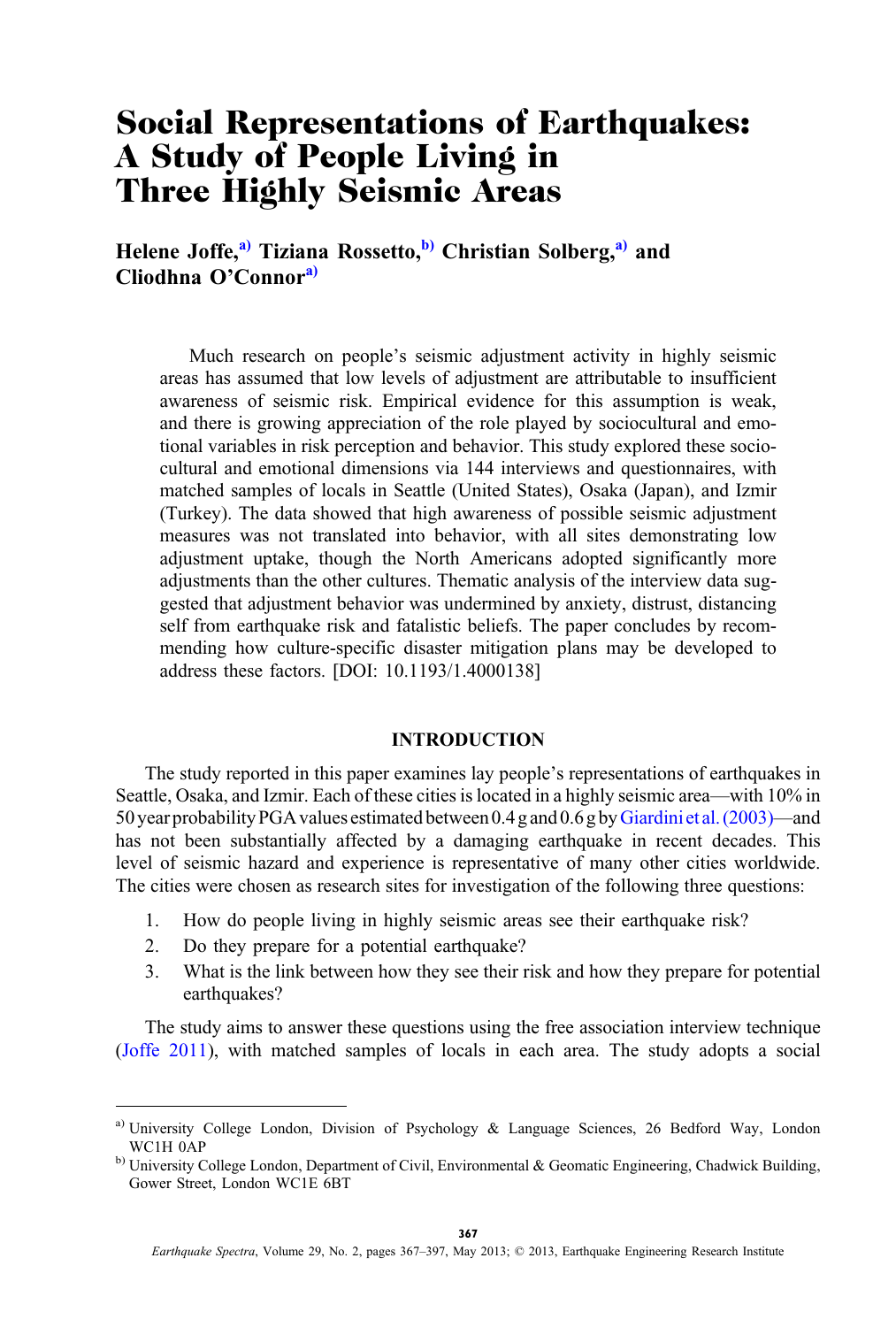representations approach, which strives to provide an in-depth, systematic study of commonsense thinking in relation to earthquakes, examining what form it takes and what consequences it has for people's protective behavior. The interviews are accompanied by a questionnaire that provides quantitative data on people's seismic preparedness and mitigation measures, among other factors. The understandings gleaned from this data are expected to contribute to earthquake disaster risk reduction initiatives.

This paper begins by summarizing the main findings of existing studies on the link between risk perception and seismic adjustment in earthquake-prone regions. It then states the motivation for the choice of the current study sites and provides background information on the cities. Next, it presents the approach used to explore how lay people in each of the three cities represent earthquakes. The findings of the study are presented in terms of the main themes that emerge. Finally, the paper discusses how the study answers the three research questions and its implications for disaster risk reduction.

# PAST PSYCHOLOGICAL STUDIES OF EARTHQUAKE-PRONE AREAS

Much existing research on how various communities respond to and understand earthquake hazards has used psychological models of behavior, thought, and feeling. This literature has been summarized in Lindell and Perry (2001) and more recently in [Lindell \(2013\)](#page-28-0) and [Solberg et al. \(2010\)](#page-29-0). Predominant in this literature is quantitative evidence that people living in seismic areas often take few seismic adjustment actions. Here, seismic adjustment refers to actions and behaviors undertaken by individuals and households that have the capacity to either reduce risk of damage and loss during an earthquake, or to aid preparation for post-impact recovery ([Mulilis and Lippa 1990](#page-29-0), [Solberg et al. 2010](#page-29-0), [Spittal et al. 2006](#page-29-0), [Tierney et al. 2001](#page-29-0), [Turner et al. 1986](#page-29-0)). Such adjustments range from purchasing earthquake insurance to having an emergency bag, from retrofitting one's home to ensuring that heavy objects are securely fixed. Given the evident scarcity of adjustment, the literature has concentrated on identifying the factors that predict seismic adjustment behavior (or lack thereof), with most researchers focusing on the roles played by risk perception, attitudinal factors, and behavioral intentions.

Risk perception has been one of the most frequently studied aspects of disaster risk response. There is a widespread assumption that perceiving that one lives with seismic danger on the horizon is a necessary, and perhaps sufficient, condition for seismic adjustment behavior. However, there is at best equivocal support for the proposition that risk perceptions predict adjustment behavior; heightened perception that earthquakes pose a risk does not inevitably lead to greater risk reduction efforts among households and individuals ([Lindell](#page-29-0) [and Perry 2000,](#page-29-0) [Rossetto et al. 2011\)](#page-29-0). The assumption that individual risk perception leads to reduction efforts is faulty for a number of reasons, principally that human action is not driven solely by conscious, rational decision-making carried out by individuals [\(Joffe 2003](#page-28-0), [Joffe](#page-28-0) and O'[Connor 2013](#page-28-0)). Rather, emotional and sociocultural factors play a key role in people's risk-related behavior. There is growing recognition of the importance of these factors, with the risk perception field shifting from an almost exclusive focus on consciously available cognitions to appreciation of the role played by sociocultural and emotional factors in driving behavior ([Slovic 2010](#page-29-0)). Some such factors that have emerged regarding earthquake adjustment are elaborated below.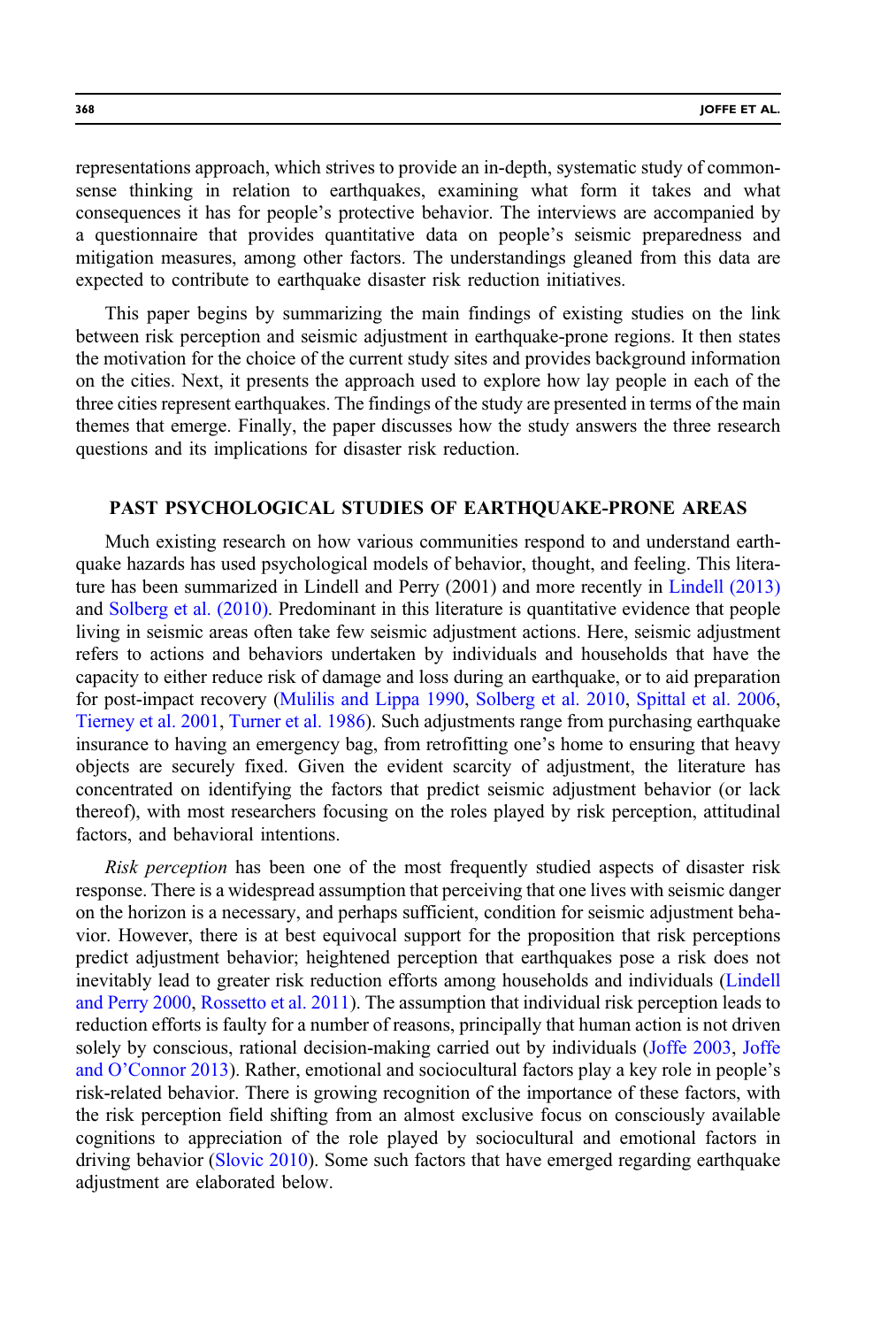One social-emotive variable that has been implicated in seismic adjustment is societal trust. Levels of trust in the competence and moral integrity of political, civic, voluntary, scientific, and industrial actors in emergency management have been shown to influence seismic adjustment behavior. Trust in the competence of expert agencies and political elites promotes uptake of adjustments [\(Paton et al. 2010](#page-29-0)), while active distrust of those involved for example, due to perceptions of corruption—undermines it ([Green 2008\)](#page-28-0). Thus, the level of trust people have in such agents and institutions shapes their orientations toward engaging in adjustment behavior.

Seismic adjustment is also shaped by attributions of *responsibility* for disaster protection. Ascriptions of responsibility influence who takes what protective actions, with attribution of responsibility to self or household encouraging adjustment behaviors, and attribution to the state and other institutions discouraging it. Rather than a judgment made independently by individuals, attribution of responsibility appears to be an intrinsically cultural phenomenon, shared within a community and varying across time and place. Results from U.S. studies [\(Jackson 1981,](#page-28-0) [Turner et al. 1986](#page-29-0), [Arlikatti et al. 2007\)](#page-27-0) indicate a shift over time in the public's ascriptions of responsibility for earthquake protection, from the state to the household level. In contrast, the Japanese cultural and political emphasis on collectivism and state action is reflected in greater responsibility attributed to the state on the part of Japanese people [\(Palm and Carroll 1998\)](#page-29-0). These Japanese attributions correlate with lower seismic adjustment activity relative to their U.S. counterparts, suggesting that cultural processes that direct responsibility toward agents other than self may undermine individuals' seismic adjustment motivation.

A further cluster of factors shaping seismic adjustment relates to control. Social and psychological research has established that a prerequisite for risk-reducing behavior is that people must believe that their actions will be effective in controlling the risk ([Bandura 1977](#page-27-0)). Thus, performance of seismic adjustment behaviors depends on individuals' and households' confidence in the *efficacy* of their behavior in controlling the threat. Important in determining such perceived efficacy are people's relevant knowledge, skills, and resources. For example, understanding why one type of building survived an earthquake intact while another collapsed helps people to see that building design is a major cause of loss, allowing them to infer more easily that losses are controllable [\(McClure et al. 2001,](#page-29-0) [McClure et al.](#page-29-0) [2007\)](#page-29-0). However, efficacy is not purely a knowledge-driven and individual-level construct. People resolve issues of risk and uncertainty in negotiation with other people. People turn to similar others—such as family, neighbors, and political leaders with whom they identify for information on how to think and behave. People may then adapt their behavior to conform to (or mimic) the norm in their reference group. This was shown in a study by [Mileti and](#page-29-0) [Fitzpatrick \(1992\)](#page-29-0), wherein people's seismic adjustments increased when they observed other people undertaking such actions. Arising from such processes is a sense of *collective efficacy* relating to a risk, that is, the confidence a group or community has in their collective ability to identify risks and implement adjustments. High collective efficacy has a positive influence on seismic adjustment ([Paton et al. 2010](#page-29-0)), as do strong and durable community ties [\(Turner et al. 1986\)](#page-29-0).

Collective efficacy is situated within a network of other cultural beliefs that can either enhance or undermine adjustment behavior. Particularly important in this regard is *fatalism*,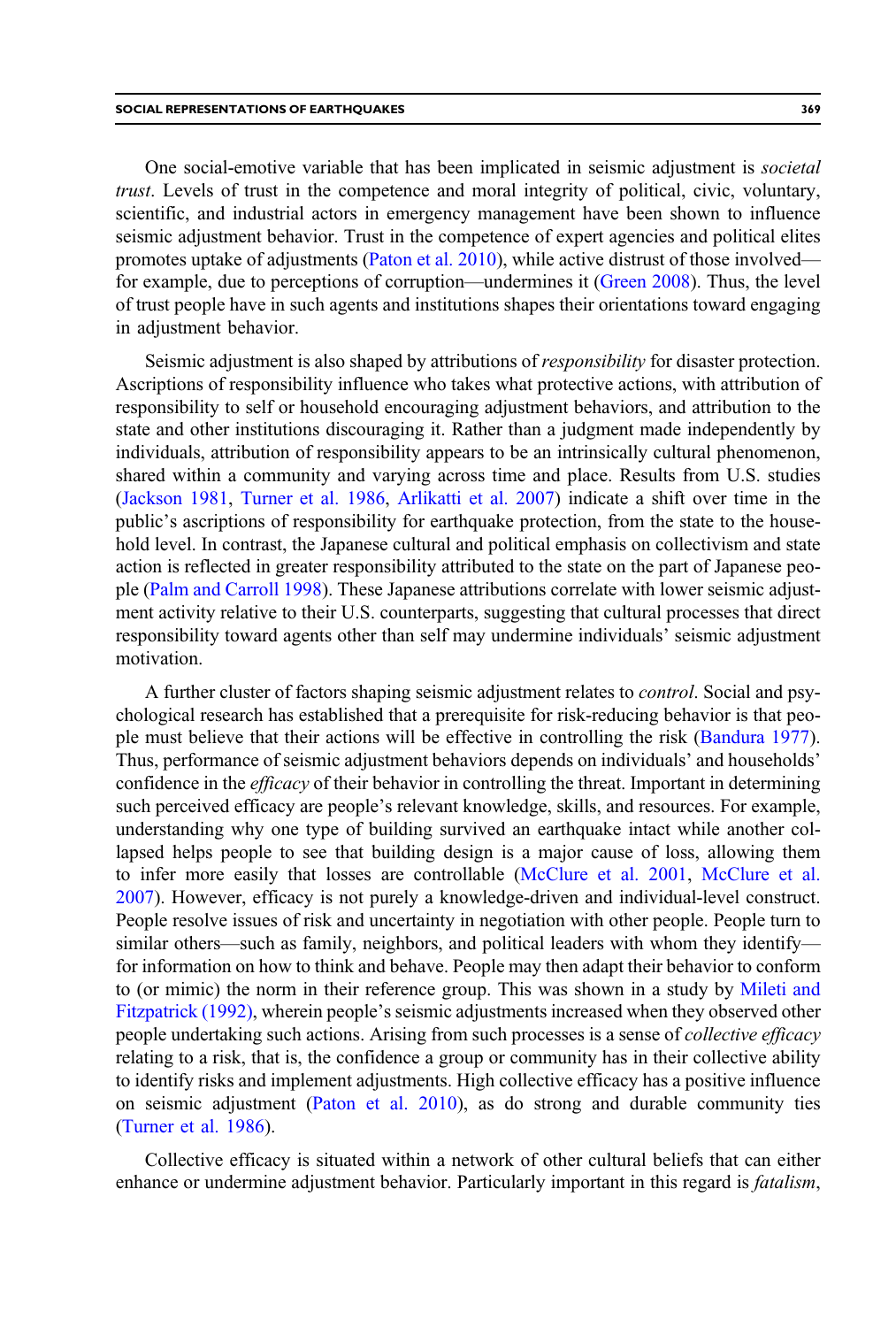which research has found to be pervasive in the earthquake-related orientations of many cultures and subcultures ([McClure et al. 2001](#page-29-0)). Fatalism stems from a cultural emphasis on the insurmountable power of the natural, religious, or human forces that are variously seen as responsible for earthquakes' consequences. Faced with these forces, individuals or communities may feel that they cannot protect themselves from disasters. Fatalistic attitudes are significant obstacles to high efficacy beliefs, and thereby to motivation to protect oneself from risk.

The sociocultural approach to people's orientations to earthquake risk, which encompasses the variables outlined above, offers rich potential for exploring the three research questions introduced at the start of this paper. However, the existing literature has important shortcomings. Firstly, very few studies (the exception being [Palm and Carroll](#page-29-0)'s [1998] U.S.- Japanese research) have attempted to provide a systematic documentation of cultural variability in earthquake orientations. Most research has concentrated on studies of single cultures, predominantly the United States and New Zealand. Cross-cultural work has the potential to demonstrate unambiguously the role played by sociocultural forces in seismic risk representation and adjustment. Secondly, most of the research reviewed above is based on quantitative data gleaned from surveys (questionnaires) that provide participants with limited response options. In developing a questionnaire, the researcher usually predefines the range of responses participants can choose. Given this format, it is difficult for "new" types of responses that have not been anticipated by the researcher to emerge. Furthermore, the more complex, contradictory motivations of human action are not readily revealed through questionnaire-based studies. Thus, while questionnaire studies are useful for providing self-report information on what measures people take to protect themselves from earthquakes (Question 2), they give limited insight into the link between how people see their risk and the protective actions they take (Questions 1 and 3).

A different approach is needed in order to examine the key, perhaps as yet undiscovered, drivers of seismic adjustments across a range of cultures. A fitting framework is social psychology's social representations theory ([Moscovici 2008](#page-29-0)), which guides this study. Social representations are networks of concepts, images, and feelings that are shared between members of a community [\(Moscovici 1988\)](#page-29-0). While they manifest in what individuals say about a given topic, they are underpinned by sociocultural, historical, and group-specific ideologies. The social representations that define how a culture sees a phenomenon are best tapped by way of techniques that allow participants to associate freely on a topic such as "earthquakes" [\(Joffe 2011\)](#page-28-0). The associations that they spontaneously generate reveal their naturalistic pathways of thought. These chains of association are not only more likely to uncover the underlying drivers of their actions, but are also more emotive in content than data arising from survey methods ([Hollway and Jefferson 1997](#page-28-0)). By exploring these associations via depth interviews, one is able to identify the constituent elements of cultural representations of earthquakes.

# SITE SELECTION AND CONTEXT

Three sites were chosen for this study: Seattle (United States), Osaka (Japan), and Izmir (Turkey). These were selected as they are located in areas of high seismic hazard and, as such, are vulnerable to future earthquake disasters, but at the time of the research had not been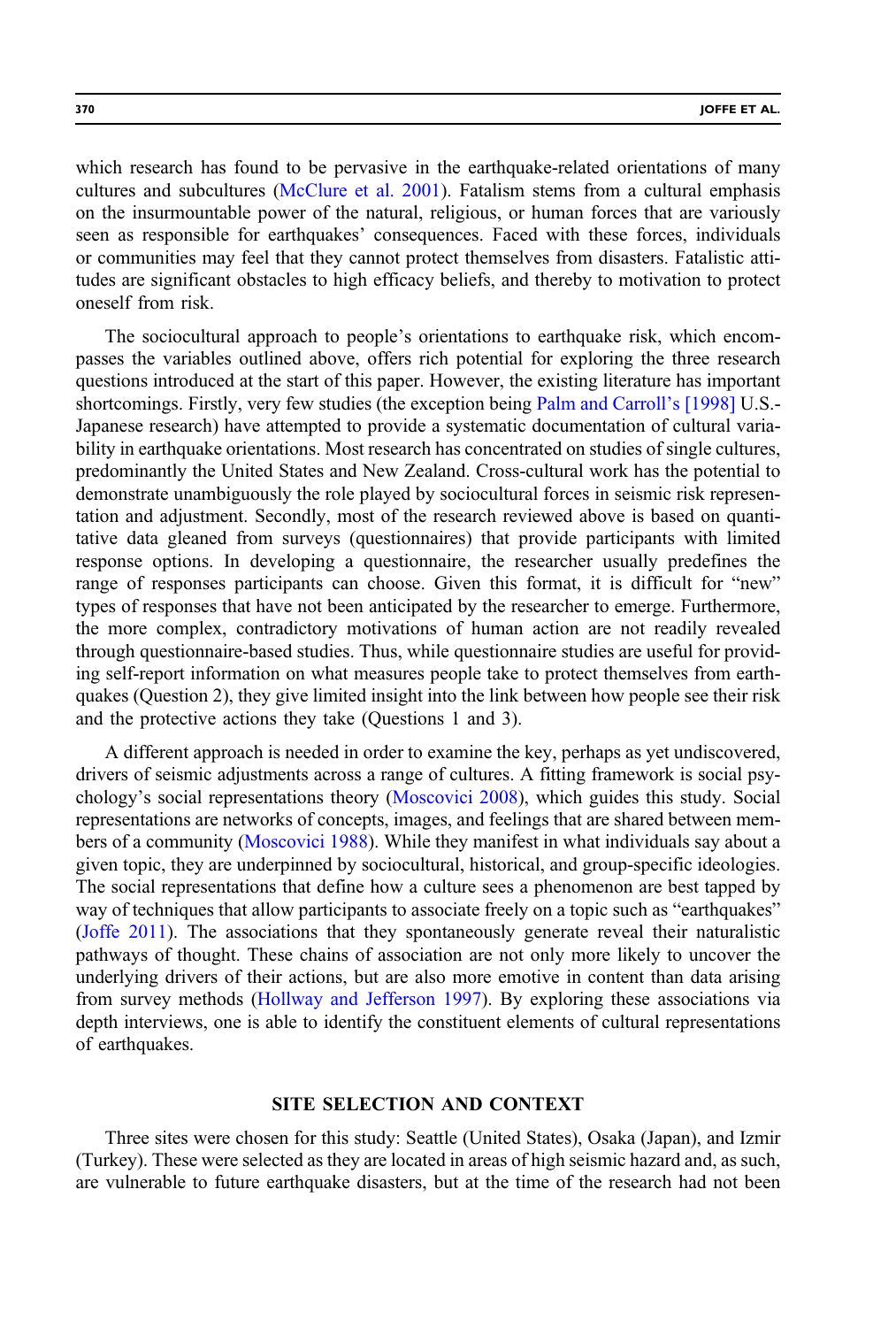directly affected by damaging earthquakes. Such populations are assumed to be in the predisaster (i.e., the "mitigation" or "preparedness") phase of the disaster management cycle [\(Wisner and Adams 2002\)](#page-30-0). They are also all coastal cities, with developed port and transport infrastructures, and have the potential to be affected by tsunami.

Finally, the cities are representative of three distinct cultures. While all three countries are secular democracies with capitalist economies and, as such, are broadly similar in political structure and legal institutions, culturally they belong to different spheres. The United States is primarily a Christian nation and is widely regarded as a culture that prizes individualism, self-reliance, meritocracy, and entrepreneurialism ([Brewer and Chen 2007\)](#page-27-0). The Japanese belong, in the main, to the national Shinto religion, as well as Buddhism, and their culture is widely seen as a counterpoint to Western individualism, with the group and the nation prioritized over the individual ([Brewer and Chen 2007;](#page-27-0) though see [Gjerde and Onishi](#page-28-0) [2000](#page-28-0) for a dissenting view). Turkey is a primarily Muslim country and is largely collectivist and hierarchical [\(Hofstede 1983\)](#page-28-0).

#### SEATTLE

Seattle lies on the Pacific coast of the United States, along the Puget Sound. With a population of over two million people in the greater urban area, it is the largest city on the northwest coast of the United States. It is a major seaport and the economic, political, and cultural center of the region. Geologically the Seattle area is home to a number of faults belonging to the regional Puget Sound fault zone ([Blakely et al. 2002,](#page-27-0) [Johnson et al. 1999](#page-28-0)), and the greater Seattle area has experienced at least 12 earthquakes of magnitude 5 or more since the start of the twentieth century. In particular, buildings in Seattle were damaged in an earthquake (M5.7) on 14 February 1946 ([USGS 2009](#page-30-0)); West Seattle sustained major damage (up to Intensity VIII) in a M6.5 earthquake on 29 April 1965 [\(USGS 2009](#page-30-0)); and some areas of South Seattle were damaged in the M6.8 28 February 2001 Nisqually earthquake [\(EERI](#page-28-0) [2001\)](#page-28-0). In the latter case, damage occurred primarily in old reinforced masonry structures and older-design bridges, and was spatially limited. The Cascadia subduction zone, separating the Juan de Fuca and the North American plates, also lies offshore of Seattle. Historic activity on this subduction fault has generated large earthquakes with attendant tsunami. The last such event is believed to have occurred in 1700 [\(Yamaguchi et al. 1997](#page-30-0)).

## **OSAKA**

Osaka lies on the southern end of Japan's main island Honsh , on the shore of Osaka Bay. With a population of more than 2.5 million people it is the third most populous city in Japan and is generally regarded as the most important city after Tokyo, in terms of economy, culture, and politics. Together with Kobe and Kyoto, it forms the Keihanshin area, with a total population of over 18 million people, making it one of the most densely populated and prosperous regions in the world. This area is home to extensive fault systems such as the Arima-Takatsuki tectonic line and the Median tectonic line ([Kanaori and Kawakami 1996](#page-28-0)). In addition, several faults run underneath the city itself, such as the Ueamachi fault and the Ikoma fault ([Irikura 2000](#page-28-0)). The last major seismic event in this area was the 17 January 1995 M6.8 Hanshin (Kobe) earthquake. This killed more than 6,400 people, mainly in the area between the cities of Kobe and Nishinomiya and caused more than \$100 billion in losses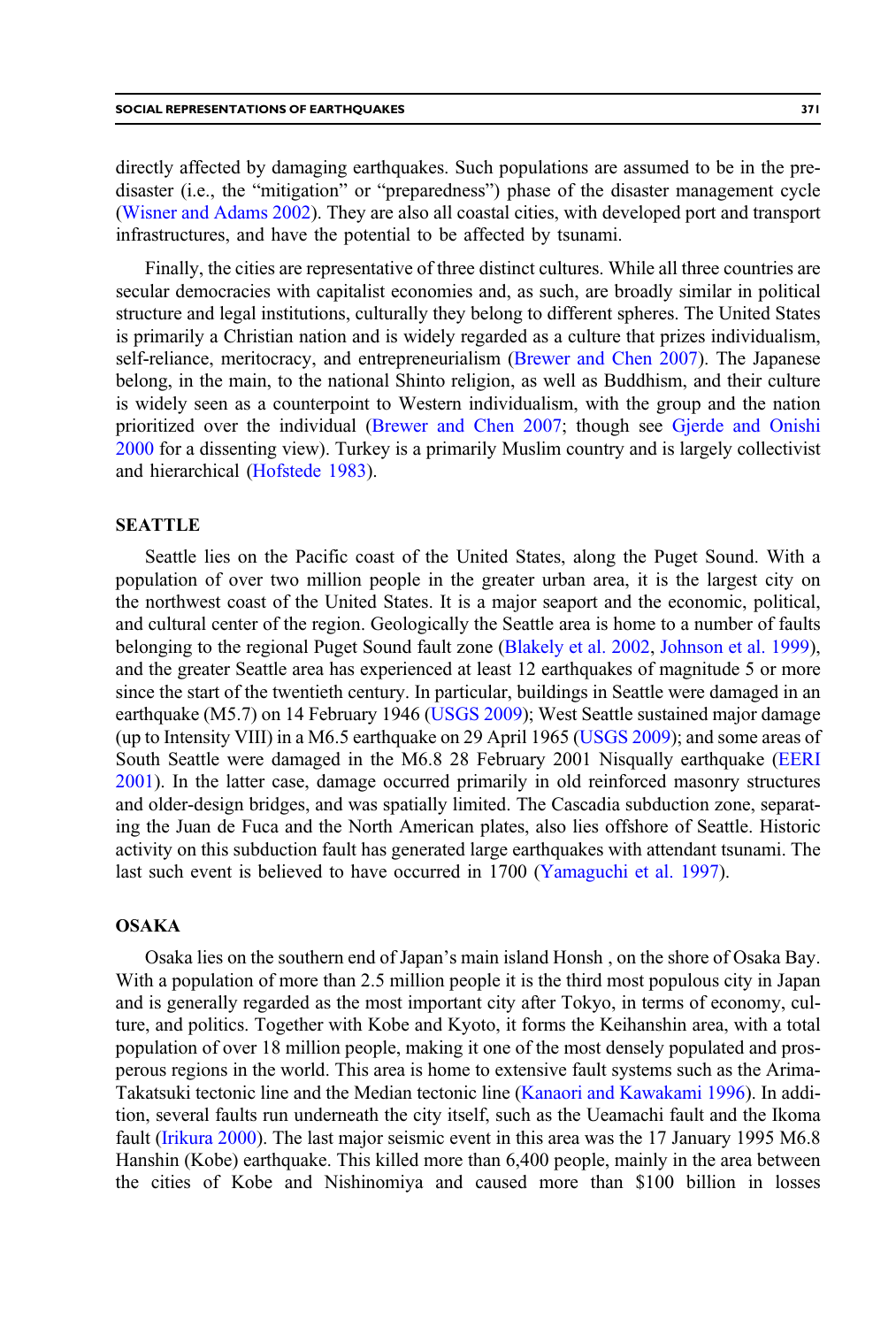[\(EEFIT 1997](#page-28-0)). Osaka itself suffered very little direct damage. Osaka was not affected by the 11 March 2011 Tōhoku-oki earthquake and tsunami that devastated northern Japan, and the current research preceded this event.

## IZMIR

Izmir is situated in the Gulf of Izmir on the western shore of Anatolia, Turkey, on the coast of the Aegean Sea. With a metropolitan population of more than three million people, it is the third most populous city in Turkey after Istanbul and Ankara. While in earlier times an important seaport, today it is a major industrial center. Izmir is located at the west part of the Gediz Graben system and in the vicinity of the active Karaburun, Tuzla, Kemalpaşa and Izmir faults ([Akinci et al. 2000](#page-27-0)). The city has historically been affected by several large earthquake events. Of note are the two earthquakes and tsunami that hit the region in 1688, killing approximately 31,000 people ([NOAA 2011\)](#page-29-0). Another major earthquake (estimated M7.3) struck in 1883, killing some 15,000 people in the region. The city was spared major disasters in the twentieth century, with only four earthquakes above M5 occurring and three earthquake-related deaths [\(NOAA 2011\)](#page-29-0).

# PARTICIPANT SAMPLING AND INTERVIEW METHODOLOGY

# SAMPLING OF PARTICIPANTS

Professional research recruitment companies were contracted to enlist matched samples of 48 participants in each of the three locations ( $N = 144$ ). All samples contained eight participants in each of the age groups  $20-29$ ,  $30-39$ ,  $40-49$ ,  $50-59$ ,  $60-69$ , and  $70-79$ , with each age group split evenly in terms of gender and socioeconomic status (with half above and half below the median household income for that location). All participants had lived in the area for the majority of their lifetimes and were native-born citizens of their countries.

# COLLECTION OF INTERVIEW AND QUESTIONNAIRE DATA

All of the interviews were conducted by native-level speakers of the local language. The three interviewers underwent training to ensure uniformity in the way the interviews were conducted. Following a pilot phase, the data were gathered in the course of semi-structured, in-depth, digitally recorded interviews. The interviews took place between late 2008 and early 2009 in facilities provided by the recruitment companies.

Participants were blind to the specific focus of the study, having simply been informed that the interviews would be about environmental issues. Initially participants were provided with a risk ranking task, which asked them to select five hazards from a range of 20 humanmade, natural, health, and societal hazards and rank these according to how personally threatening they thought they were. Following this, participants were presented with a grid of four empty boxes on a piece of paper, in accordance with Joffe'[s \(2011\)](#page-28-0) free association interview technique. They were prompted to write or draw in each box any image or word that came to mind when they heard the term "earthquake." Figure [1](#page-6-0) displays an example grid. Subsequently respondents were asked to talk about what they had inscribed in each box. The aim was to elicit naturalistic and subjectively relevant material. Thus use of prespecified interview questions was avoided, though a small set of prompt questions was used for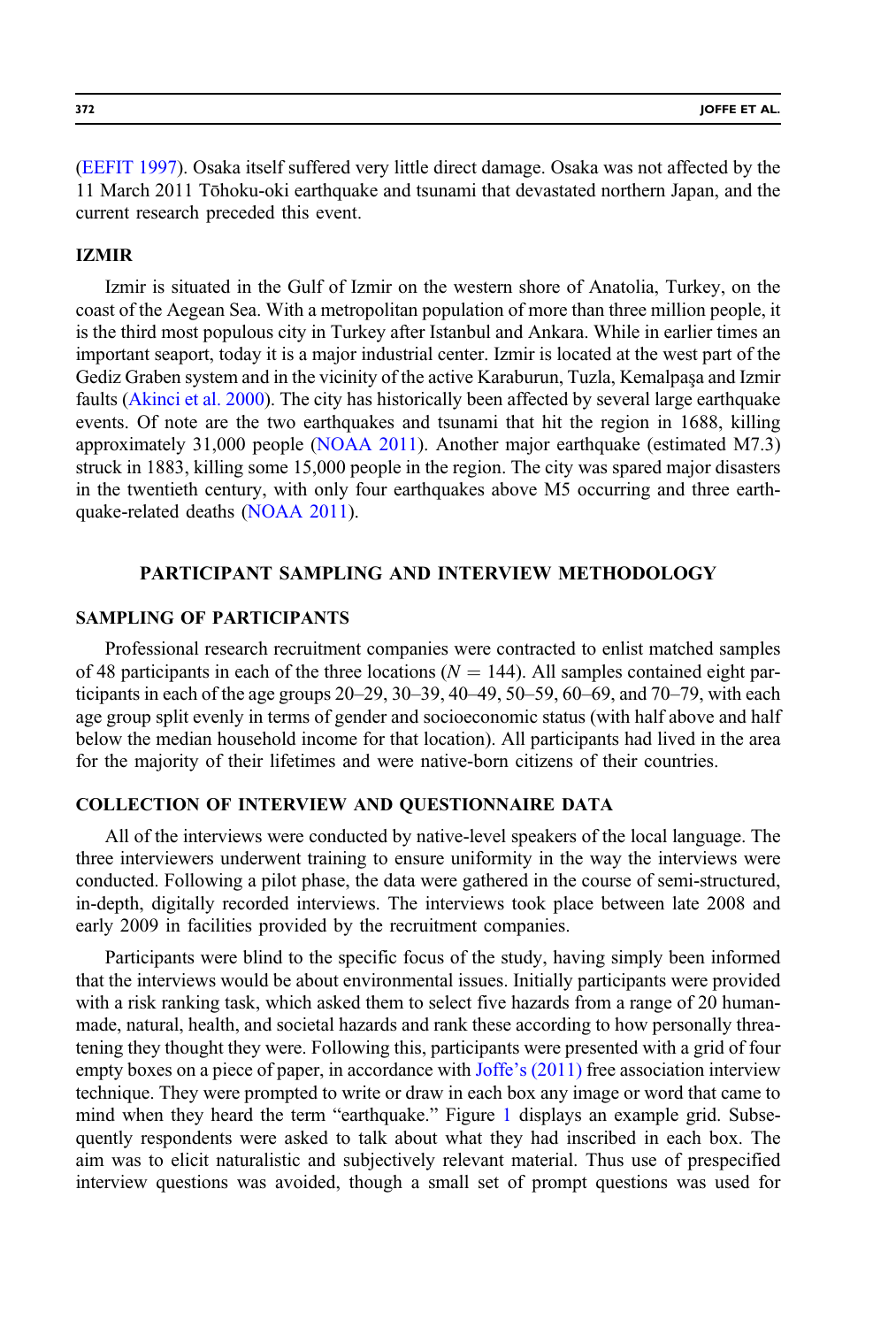# <span id="page-6-0"></span>**INSTRUCTIONS:**

We are interested in what you associate with earthquakes. Please express what you associate by way of images and/or words. Please elaborate one image/word per box. Sometimes a really simple drawing or word can be a good way of portraying your thoughts and feelings.



Participant No. 25

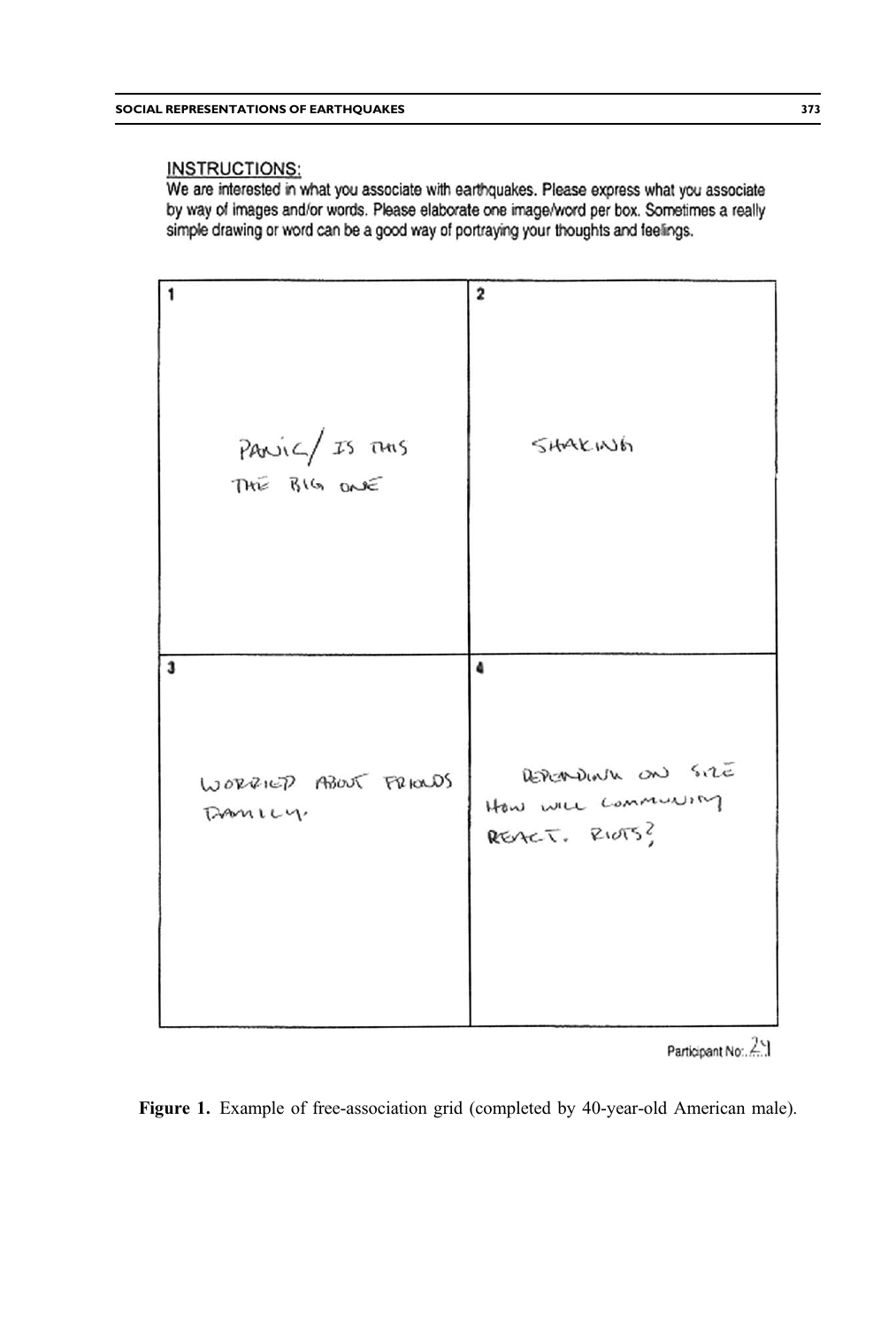participants who volunteered little spontaneous elaboration of their grid content. All interviews were audio-recorded and subsequently transcribed, and the Japanese and Turkish interviews were translated into English. The data were then imported into the ATLAS.ti qualitative data analysis software package [\(ATLAS.ti 2011](#page-27-0)) for analysis.

At the end of the interview, respondents were asked to fill out a questionnaire that ascertained demographic data, residence characteristics, perceived seismic vulnerability of their home, and seismic mitigation and preparedness measures undertaken.

#### DATA ANALYSIS

Two types of data were obtained: the questionnaire and initial risk ranking task (quantitative) and the interview dialogue (qualitative).

The quantitative data gathered from the questionnaires and risk rankings were entered into SPSS ([IBM SPSS 2011\)](#page-28-0) and subjected to statistical analysis.

The qualitative data underwent a thematic analysis, an analytic technique for identifying the most prevalent patterns of meaning in a dataset ([Boyatzis 1998\)](#page-27-0). Such patterns are those that are most important in characterizing the phenomenon under study. The full process whereby such an analysis is conducted is described in [Joffe \(2011\).](#page-28-0) Interview transcripts were coded or categorized according to a coding frame devised by the researchers to reflect the content of the interviews (this can be obtained from the authors). During its development, the coding frame was applied to a randomly chosen sample of  $25\%$  ( $n = 36$ ) of the interviews by two independent coders. The outcomes of these two analyses were compared to evaluate the precision and scope of the coding frame. The coding frame was refined on this basis. The computer package ATLAS.ti was used to code transcripts, with data segments that corresponded to a particular code electronically tagged as such.

Since the aim of qualitative analysis is to provide a depiction of the *content* of people's interviews, formal statistical analysis of the coded data is not appropriate. This said, it is important that the content that is discussed is prevalent throughout the data corpus, rather than present in only small numbers of interviews. The thematic analysis was therefore guided by an initial generation of a frequency table that identified which codes were most prevalent, that is, the proportion of interviews in which they appeared. Those found in over half of the interviews in at least one of the sites were deemed most important and interlinked codes (sometimes with lower prevalence) were grouped with them to form the key themes.

## RESULTS

#### RESULTS OF THE QUESTIONNAIRE-BASED ANALYSIS

#### Risk Rankings

Table [1](#page-8-0) shows the five hazards rated most threatening by participants in each country. Earthquakes appeared in the top five for all three countries and are the only natural hazard to appear in the table. The results of this risk-ranking show that in all three sites earthquakes were seen as a major threat. Although all three sites are also at risk of potential tsunami, this hazard was not perceived to be a large threat; it ranked the least threatening of all 20 hazards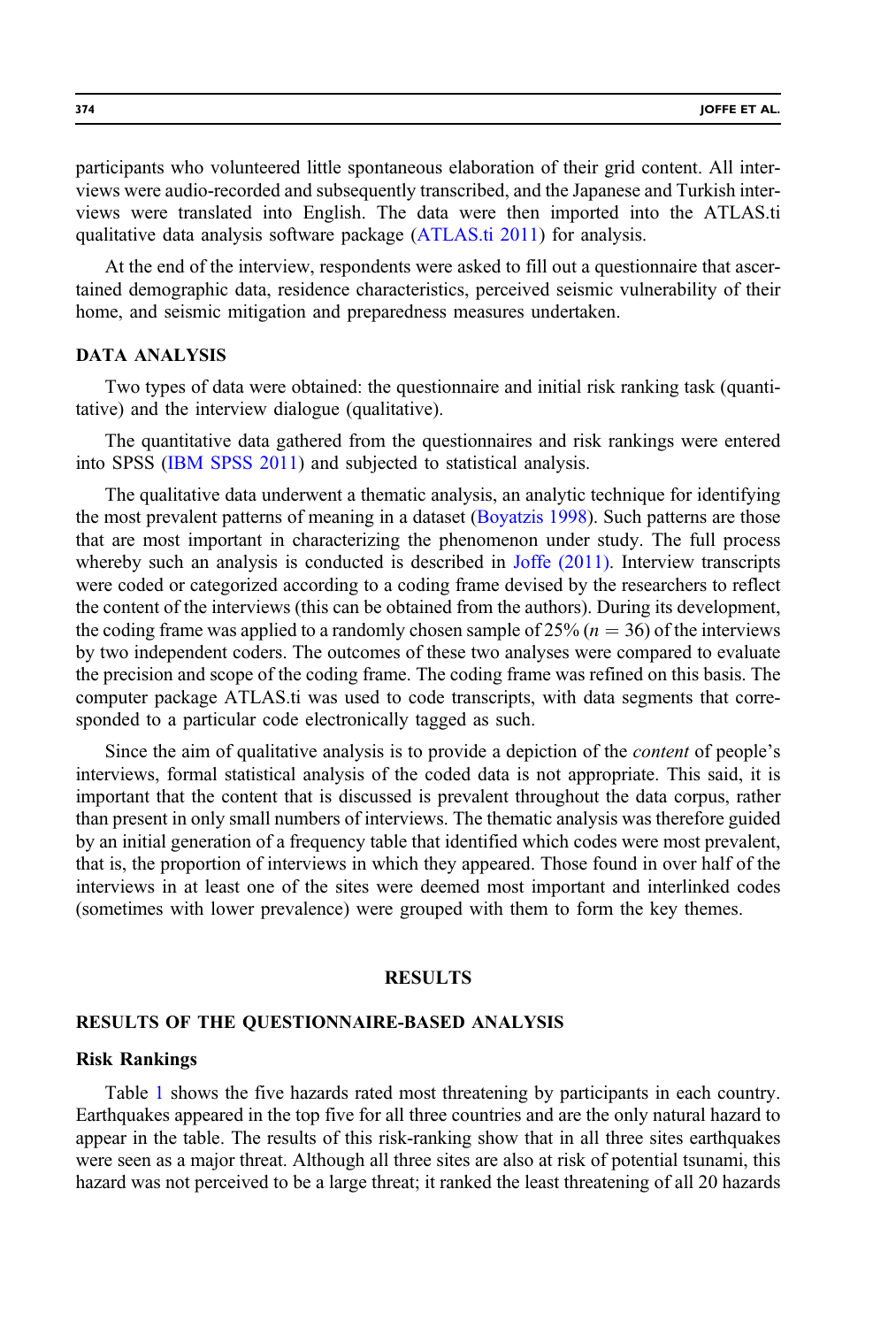| Rank | <b>United States</b> | Turkey      | Japan       |
|------|----------------------|-------------|-------------|
|      | Economy              | Terror      | Earthquakes |
|      | Cancer               | War         | Nuclear     |
|      | Crime                | Earthquakes | Terror      |
| 4    | Terror               | Nuclear     | War         |
|      | Earthquakes          | Cancer      | Crime       |

<span id="page-8-0"></span>Table 1. The five most threatening hazards per country

in Turkey and the United States and the fifth least threatening hazard in Japan. It should be noted that this study precedes the 2011 Tohoku-oki, Japan, earthquake and tsunami.

## Seismic Adjustment Behavior

Using an adaptation of [Spittal et al.](#page-29-0)'s (2006) preparedness measures scale, participants were asked to indicate which of 19 mitigative and preparatory seismic adjustments they had adopted. The seismic adjustment measures and their rates of uptake are shown in Figure 2. U.S. participants had adopted an average of 9.19 adjustments, with the Japanese averaging 6.83 and the Turkish 5.25 (Table [2](#page-9-0)). A one-way, between-groups ANOVA detected a significant difference between these means,  $F(2, 141) = 13.82, p < .001$ . Post-hoc tests revealed that the U.S. mean level of adjustment was significantly higher than that of both Japan and Turkey, while the difference between Japan and Turkey was not statistically significant. In Figure 2, it is clear that the preferred types of seismic adjustment were generally of a "preparatory" type, that is, measures that would increase survival chances after an event—such as storing



Figure 2. Number of people in each site who had adopted each adjustment measure.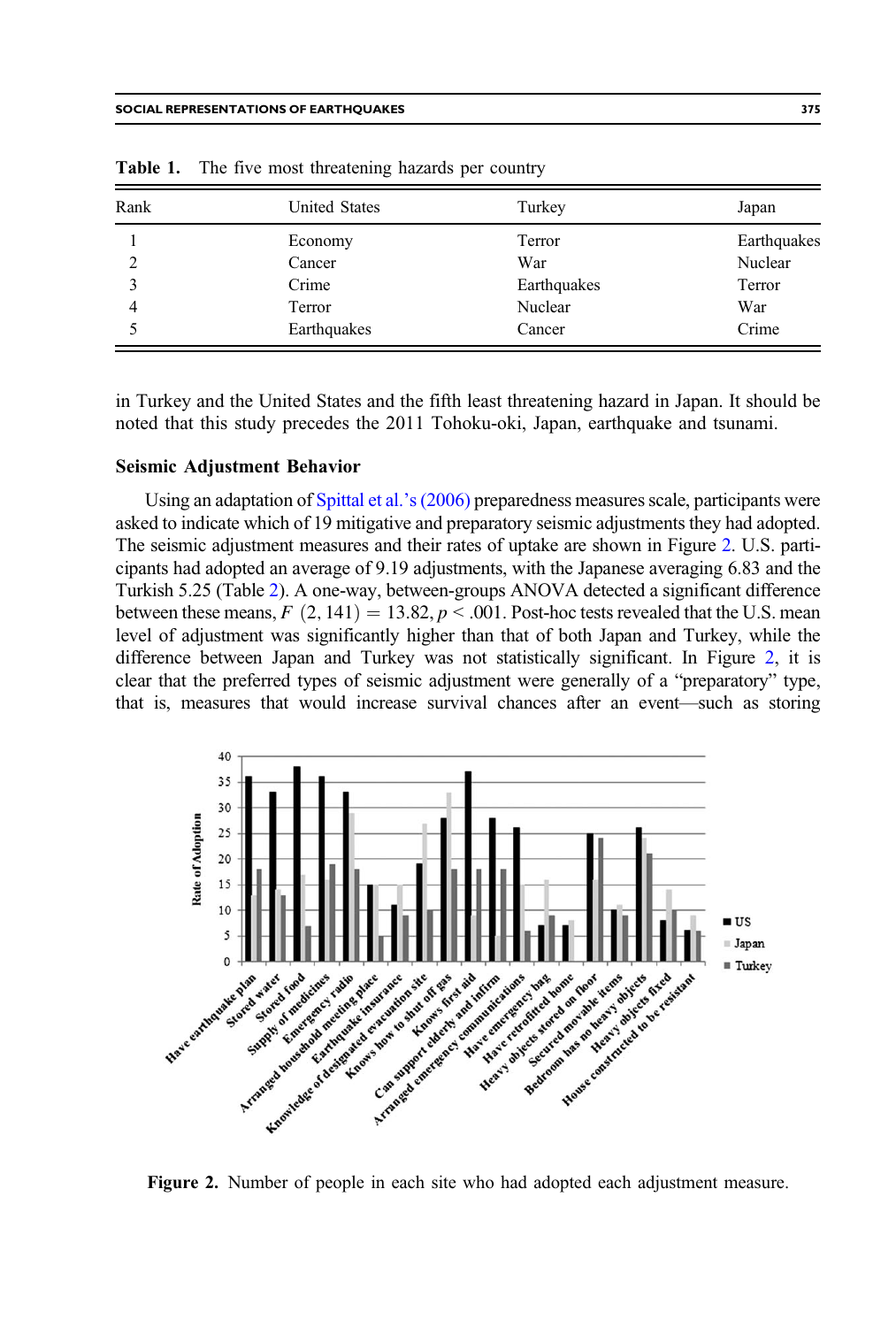| Country              | Mean | <b>Standard Deviation</b> |
|----------------------|------|---------------------------|
| <b>United States</b> | 9.19 | 4.11                      |
| Japan                | 6.83 | 3.25                      |
| Turkey               | 5.25 | 3.66                      |

<span id="page-9-0"></span>Table 2. Mean number and standard deviation of adjustments adopted in each country

food, water, and medicines and familiarization with designated evacuation sites and how to shut off one's gas supply. These are measures that are simple, low-cost, and relevant to multiple hazards (not just earthquakes). Structural retrofitting was especially rare, undertaken by no Turkish and only eight Japanese and seven American participants. Statistical analysis found no significant difference in levels of adjustment uptake between those below and above the respective location's median income,  $t(142) = .48$ ,  $p > .05$ .

## Residence Characteristics

Table [3](#page-10-0) displays the characteristics of participants' residences, containing information on average age of houses, median number of floors, the proportion of participants who owned or rented their property, the proportion of residences that were houses or apartments, and the primary materials used in the construction of their buildings. Referring to the evolution of seismic building codes in each country, the reported age of the vast majority of structures in all three countries would place them as pre-seismic code or old code (i.e., inadequate applied lateral load according to current seismic hazard assessments and lack of capacity design), hence potentially vulnerable to earthquake damage. The majority of buildings are also low- to medium-rise and are predominantly of concrete construction in the Turkish and Japanese samples, and wooden in the U.S. sample. Except for Japan, where a greater proportion of wooden houses might have been expected, the building classes present in the samples are reasonable representations of the proportion of different housing types in the three cities.

Table [3](#page-10-0) shows clear cross-national differences in the types of properties in which people lived. Most Seattle residents lived in houses and most Izmir residents in apartments, with the Osaka sample split approximately evenly between house- and apartment-dwellers. Further, most Japanese and U.S. participants owned their properties, while almost half of the Turkish sample rented their homes. Analysis revealed statistical links between these factors and adjustment behavior. In the sample as a whole, type of residence (i.e., house/apartment/other) showed a statistically significant relationship with adjustment behavior ( $F$  [2, 141] = 9.82,  $p < .001$ ), with post-hoc tests revealing that residents of houses adopted significantly more adjustments (mean  $= 8.64$ , standard deviation  $= 4.33$ ) than apartment-dwellers (mean  $= 5.78$ , standard  $deviation = 3.23$ . Adjustment behavior was also significantly linked with conditions of occupancy of the residence  $(F [2, 141] = 4.01, p < .05)$ , with those who owned their home performing more adjustments (mean  $= 7.72$ , standard deviation  $= 4.25$ ) than those who lived in rented properties (mean  $= 5.67$ , standard deviation  $= 3.37$ ). The influence of residence characteristics was most visible for adjustments relating to structural features of one's home, such as engaging in retrofitting practices (all those who reported retrofitting owned their home and all but two lived in houses) and knowledge of how to turn off the gas supply.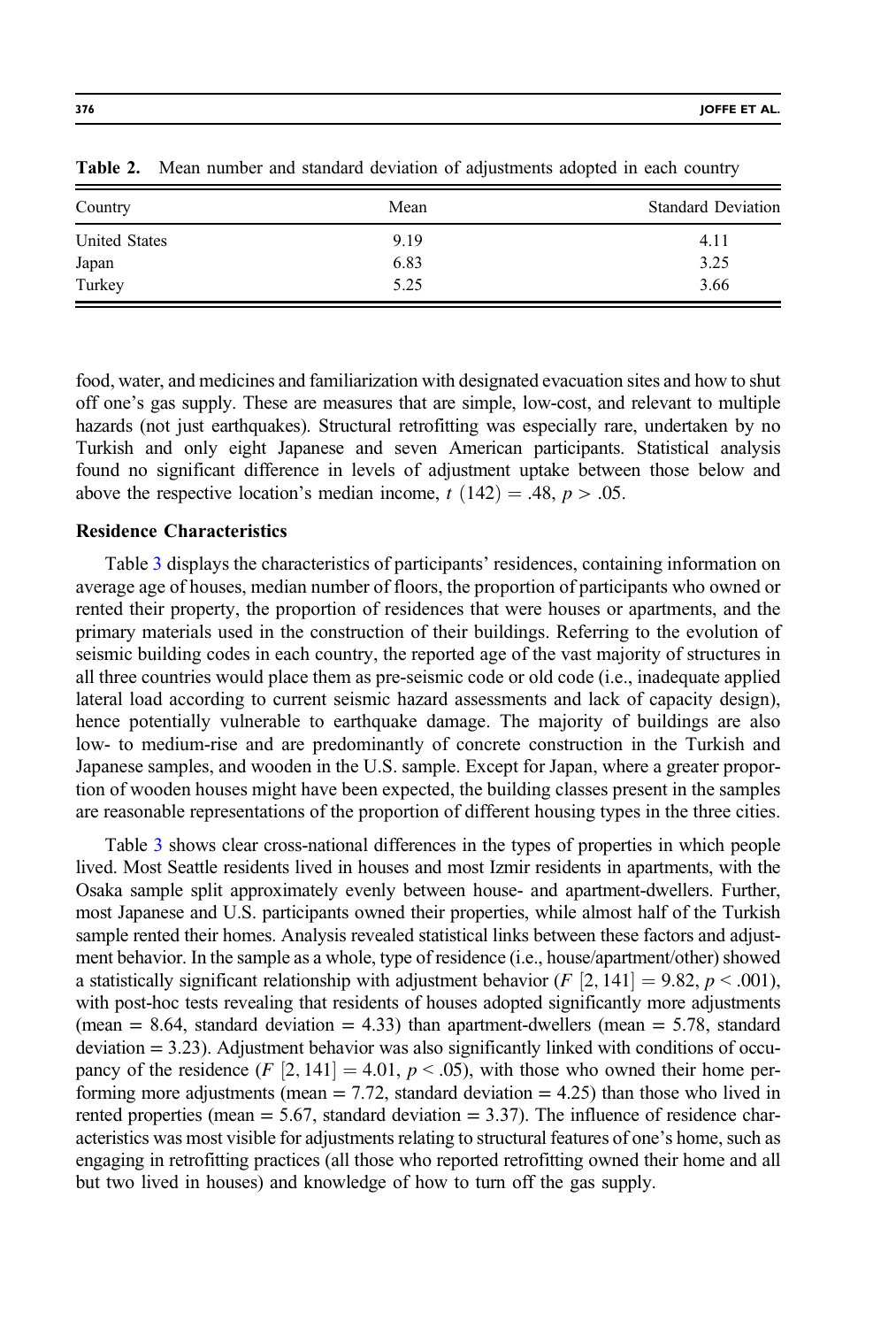<span id="page-10-0"></span>

|                         |                  | United States                       |                         |                     |                   | Turkey                                |                      |                     |                   | Japan                             |                         |               |
|-------------------------|------------------|-------------------------------------|-------------------------|---------------------|-------------------|---------------------------------------|----------------------|---------------------|-------------------|-----------------------------------|-------------------------|---------------|
| age (years)<br>Building | Mean<br>44.07    | leviation<br>Standard<br>20.099     |                         |                     | 24.34<br>Mean     | Standard<br>deviation<br>13.775       |                      |                     | 20.63<br>Mean     | Standard<br>deviation<br>13.441   |                         |               |
| No. of floors           | Median           | terquartile<br>range<br>$\tilde{z}$ |                         |                     | Median            | Interquartile<br>range<br>$\tilde{3}$ |                      |                     | Median            | Interquartile<br>range<br>$\circ$ |                         |               |
| Occupancy<br>type (%)   | 66.7%<br>Owner   | 27.1%<br>Tenant                     | <b>Other</b><br>6.3%    |                     | 45.8%<br>Owner    | Tenant<br>45.8%                       | <b>Other</b><br>8.3% |                     | 81.3%<br>Owner    | 16.7%<br>Tenant                   | Other<br>$2.1\%$        |               |
| Residence<br>type (%)   | House<br>77.1%   | Apartment<br>20.8%                  | <b>Other</b><br>$2.1\%$ |                     | House<br>10.4%    | Apartment<br>81.3%                    | <b>Other</b><br>8.3% |                     | House<br>45.8%    | Apartment<br>52.1%                | <b>Other</b><br>$2.1\%$ |               |
| material (%)<br>Primary | Concrete<br>4.2% | 68.8%<br>Wood                       | Brick                   | 8.3% 18.8%<br>Mixed | Concrete<br>87.2% | Wood<br>2.1%                          | 4.3%                 | Brick Mixed<br>6.4% | Concrete<br>70.8% | 12.5%<br>Wood                     | <b>Steel</b><br>8.3%    | Mixed<br>8.3% |
|                         |                  |                                     |                         |                     |                   |                                       |                      |                     |                   |                                   |                         |               |

Table 3. Characteristics of participants' residences Table 3. Characteristics of participants' residences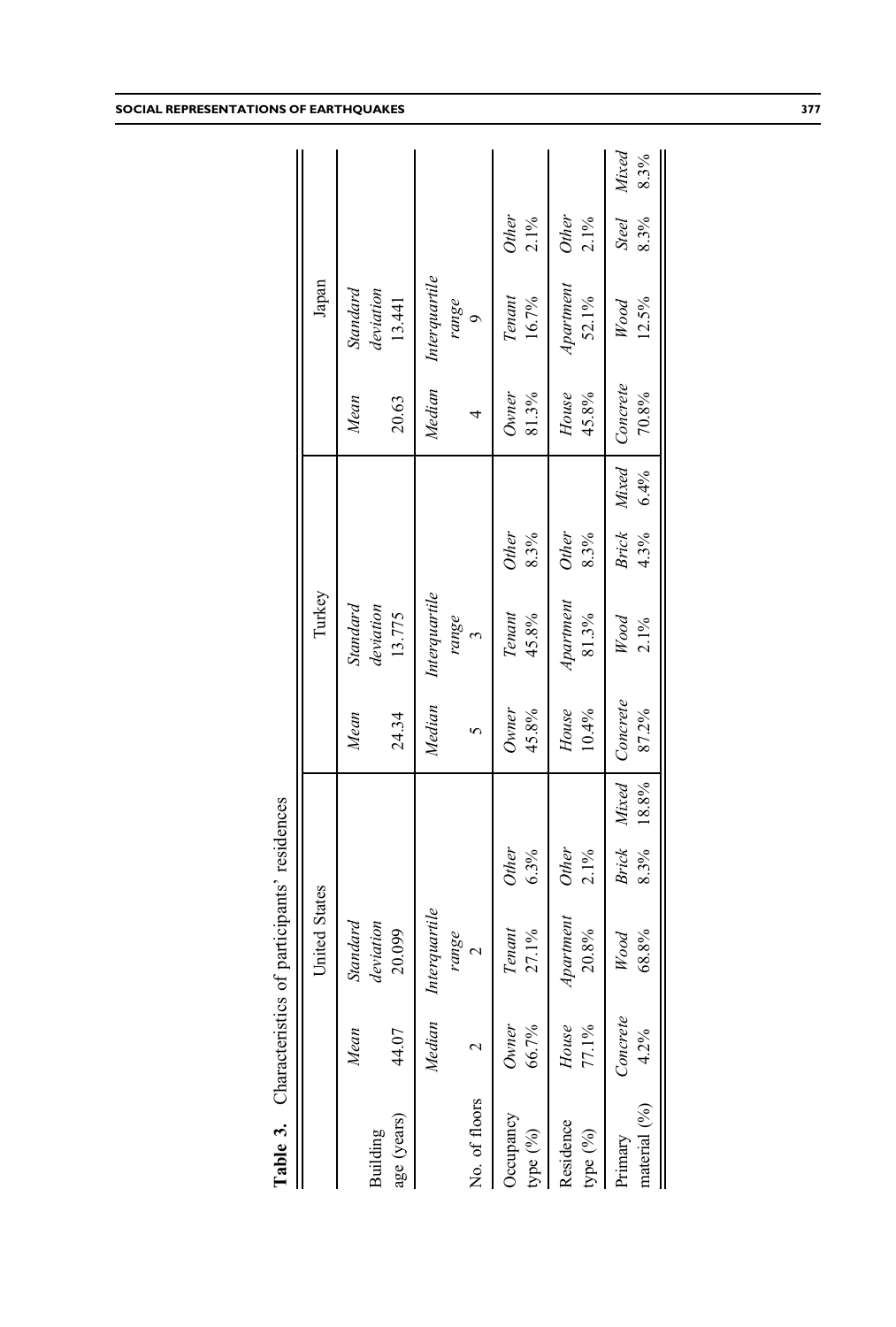| Country              | Mean Likert scale response |
|----------------------|----------------------------|
| <b>United States</b> | 2.61                       |
| Japan                | 2.12                       |
| Turkey               | 2.15                       |

Table 4. Perceived vulnerability of residence

#### Perceived Risk

The survey included a question designed to assess perceived vulnerability of the structures in which people lived. Participants were asked, "How safe would you feel inside your house if an earthquake occurred?" with responses provided on a Likert scale ranging from 1 (not safe) to 4 (completely safe). Table 4 summarizes the mean responses for this item. A significant difference was detected between the three countries in levels of perceived safety,  $F(2, 126) = 4.22$ ,  $p < .05$ . Post-hoc tests revealed that the Americans reported feeling significantly safer than either the Japanese or Turkish. Japanese and Turkish scores were not significantly different from each other.

As well as country, residence type and conditions of occupancy also showed a relation with perceived safety inside one's home. Owners reported feeling significantly safer in their home than renters  $(F [2, 126] = 3.42, p < .05)$  and those living in houses felt significantly safer than those in other types of residence  $(F[2, 126] = 5.32, p < .01)$ .

Statistical analysis of the data as a whole showed that perceived safety was significantly positively correlated with number of adjustments adopted ( $r$  [127] = .23,  $p$  < .01); that is, feeling safer was linked to performing more adjustments.

#### Discussion of Questionnaire Results

These results suggest that those who performed most adjustment behaviors were those who felt most secure about their safety during earthquakes, and vice versa. The U.S. participants, who felt significantly safer in their home than the Turkish or Japanese participants, performed significantly more adjustment behaviors. Likewise, property owners and housedwellers felt safer in their homes and were more likely to undertake adjustment activities. The causal nature of the relationship between perceived safety and adjustment uptake is difficult to ascertain. It is possible that Seattle residents, property owners, and house-dwellers felt safer precisely because they had already taken actions to reduce their risk. Alternatively, it is possible that high levels of perceived vulnerability may actually have inhibited Osaka and Izmir residents, tenants, and apartment-dwellers from taking action. The latter would contradict the usual assumption of the risk perception literature that the more at risk people feel, the more likely they are to take action to reduce the risk.

Adjustment behavior fluctuated across two dimensions: country and residence characteristics. It is difficult to disentangle which has the more decisive influence on levels of adjustment, as the two dimensions are heavily interlinked, with typical residence characteristics varying systematically across cultures. Residence patterns and cultural context are not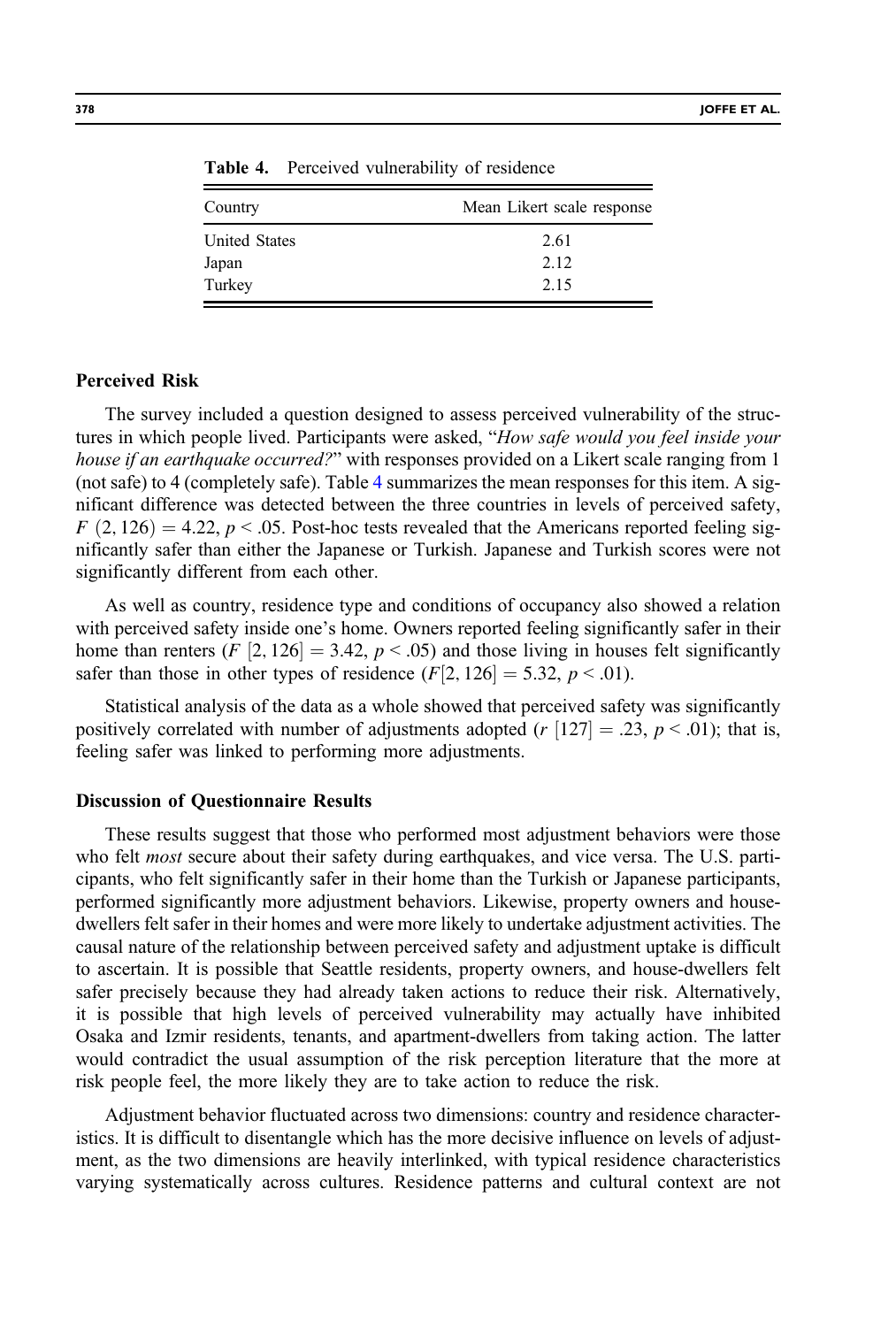independent factors; rather, typical residence characteristics *are* an aspect of cultural context, with the typical residence patterns that evolve reflecting a culture's social, economic, and symbolic systems. Potentially, there are material reasons why owning one's residence and living in a house may support adjustment behavior. For example, renters may not be permitted to make substantive structural changes to their residence, and people living in apartment blocks may have little jurisdiction over the structure as a whole or over communal areas such as hallways. However, such explanations are not entirely satisfying. Figure [2](#page-8-0) shows that the most popular adjustment behaviors (and the ones that most discriminated the U.S. participants from the Turkish and Japanese) related to preparatory behaviors like having an earthquake plan, learning first aid, and storing supplies of food, water, or medicines. It seems unlikely that material factors relating to residence characteristics would affect people's ability to undertake such measures. With analysis indicating that economic resources have no significant effect on adjustment uptake, it seems that other, non-material forces must intervene to generate differential levels of uptake of such behaviors.

The key finding from the questionnaire data is that levels of uptake of seismic adjustment measures were, overall, low. This is consistent with findings from other studies (e.g., [Kirschenbaum 2005,](#page-28-0) [Palm 1998](#page-29-0), [Spittal et al. 2008\)](#page-29-0). Even the most enthusiastic adopters of adjustments, the U.S. participants, performed on average less than half of the suggested measures. Of particular concern, the data collected in all three sites suggest that participants' homes were built prior to modern seismic code implementation, yet only 10% of the sample had undertaken structural retrofit measures (undertaking retrofit measures was not statistically related to income). The low uptake of adjustment among people who know that they are at risk of earthquakes (as the risk-ranking task showed) remains unexplained by the quantitative data. The following section describes the results of the qualitative analysis designed to interrogate the emotional and sociocultural factors that may mediate how people see their risk and the behaviors that they undertake.

#### RESULTS OF THE INTERVIEW-BASED ANALYSIS

Thematic analysis of the interview data revealed three major themes in the characterization of earthquakes in the three cultures. The most widespread, unanimous theme revolved around the *loss and destruction wrought by earthquakes*. This theme, indicating that people think of loss of life and home in relation to earthquakes, is not examined in detail in this paper. Instead, attention is focused on the second and third most prevalent themes, which throw most light on the research questions: *emotional and moral responses to earth*quakes and agency and control regarding earthquakes. Within each culture, representations were relatively consensual, with high levels of commonality across factors like gender, age and income. The few areas where demographically relevant differences emerged are indicated within the below text.

## Theme 1: Emotional and Moral Responses to Earthquakes

Figure [3,](#page-13-0) which displays the number of interviews in which each code appeared in each country, shows that participants at the three sites exhibited strong and distinct emotional and moral responses to earthquakes. Overall, fear and anxiety-related emotions were the most prevalent in all three countries, with Turkish participants showing an especially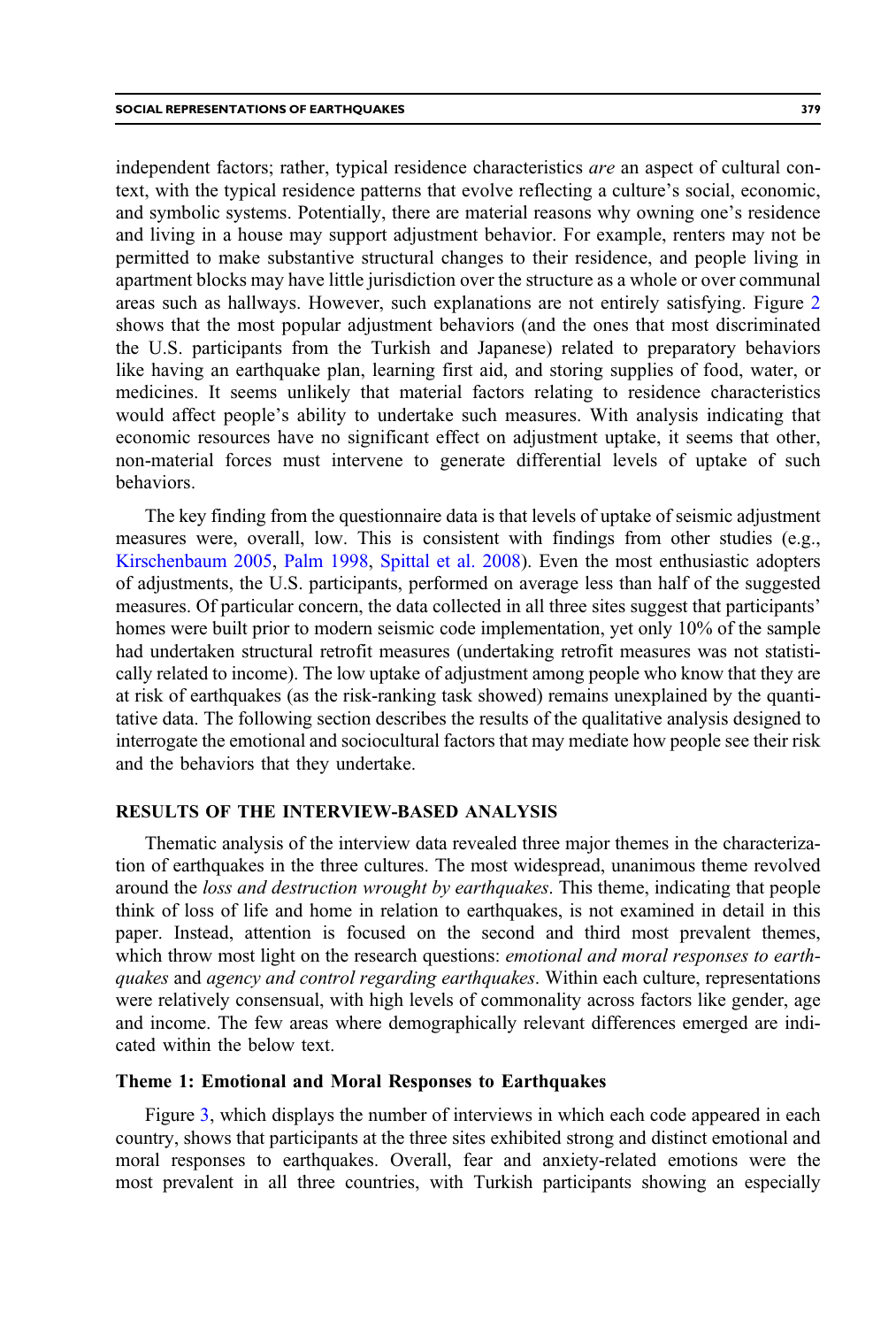<span id="page-13-0"></span>

Figure 3. Frequency of emotional and moral codes by country.

large fear response. Turkish participants also showed greater prevalence of grief- and traumarelated emotions and displayed considerably more emotions relating to moral issues such as corruption (e.g., anger, distrust, blame). U.S. participants had a greater tendency than the other two cultures to say that they were not fearful of earthquakes and were also striking in the frequency with which they mentioned feelings of fascination and awe in relation to earthquakes. The Japanese stood out for the prevalence of the "reality shift" code in their interviews, which refers to narratives that indicate that their beliefs about their vulnerability to earthquakes underwent a radical re-orientation following their experience of the 1995 Kobe earthquake. However, the Japanese sense of invulnerability was also marked, twice as prominent as in the Turkish data. In the following sections, these similarities and differences are examined in greater depth.

# U.S. Responses

The quantitative data furnished a picture of the U.S. participants as those who lived in their own houses, did relatively more to prepare for earthquakes and felt less at risk from earthquakes than did the Turkish and Japanese respondents. The qualitative data threw further light on the psychology of the U.S. sample. The dominant emotional association with earthquakes for U.S. interviewees was one of worry, anxiety, and fear. This was expressed both with regard to past events and future earthquakes:

"Certainly there would be intense fear, I mean, you know, you have no sense of safety because you wouldn't know: Would it be safer to go out or do you stay where you are?" (United States, female, 72)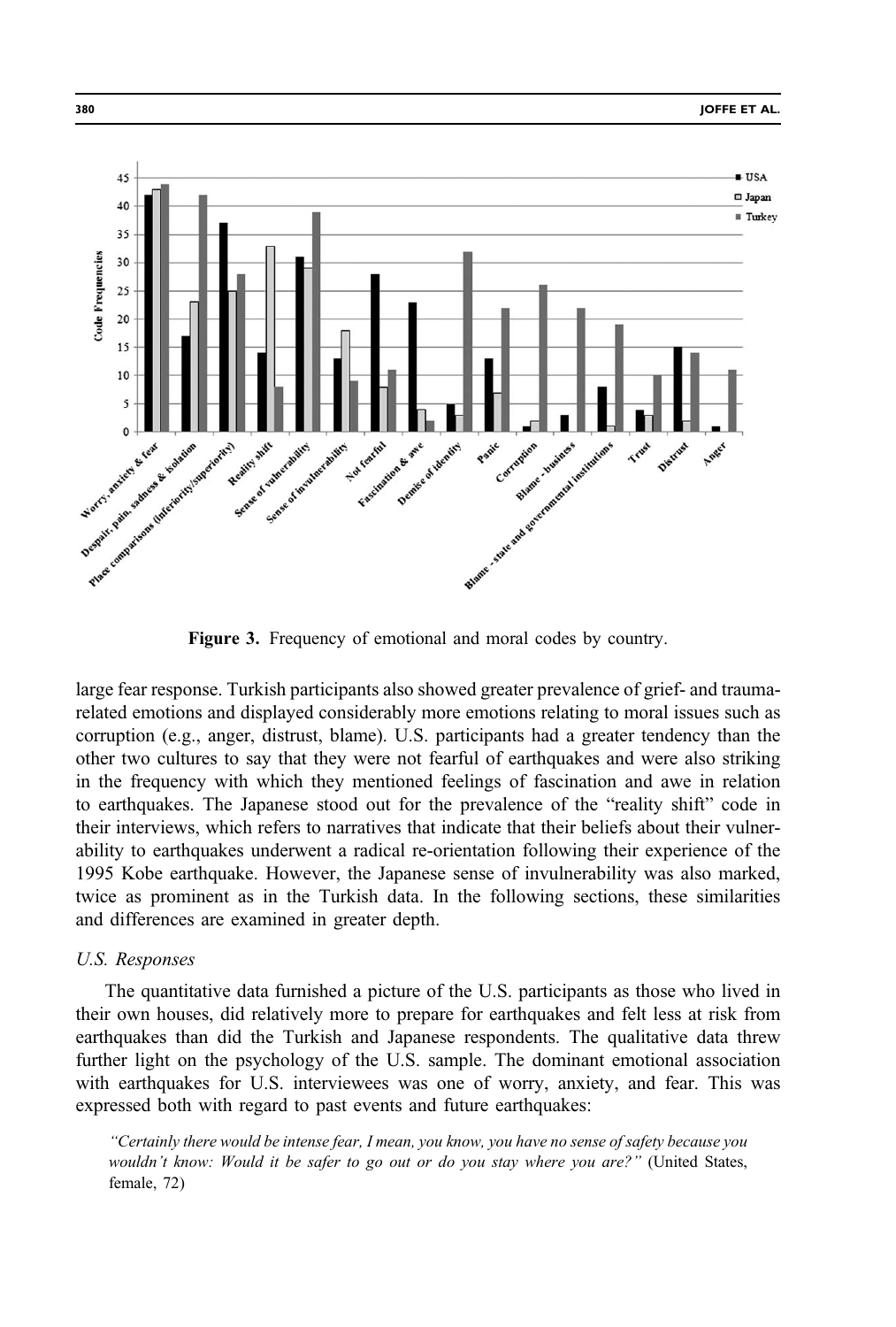Fear of earthquakes was linked to a general sense of danger arising from damage to the built environment and consequent threats to the health and life of self and others:

"My last experience with an earthquake, I, one of the reasons I stayed in my bedroom was that I was afraid that if I went out, there would be damaged infrastructure with the roads, pipelines, water mains, things like that; there would be power lines down, that was very frightening to me." (United States, female, 66)

The fear associated with earthquakes appeared to be adulterated by awe for many U.S. participants. Approximately half related that they had experienced feelings of awe, fascination, and exhilaration during and after earthquakes, with some comparing it to being on a rollercoaster:

"I'm just in awe with, you know, with Mother Earth and, and its environment and how, you know, when, when you, maybe it's after the after effect, you know, where you're kind of thinking, 'Wow,' you know, 'that was really amazing,' you know, because it just really shows how small you are on this planet. That at any time, you know, if Mother Earth, you know, if the Earth really wanted to take you down, I mean it can in a second. And so that's kind of the amazement and the surrealness of everything." (United States, male, 40)

Furthermore, half of the U.S. respondents who mentioned anxiety or fear in relation to earthquakes asserted at another point in their interview that they were not particularly afraid of earthquakes. This may be because they felt they could control their risk by the choices they made, such as avoiding bridges or areas where buildings are vulnerable. The assertion that they were not fearful was also tied to an acceptance and normalization of the risk:

"So there, I mean it, it's, we all live in places where there's different kinds of risk, and I think the only way you can survive is to say, 'Okay, it's not going to happen to me,' you know, in my lifetime or this point in time, because you really can't live under that kind of fear all the time; life isn't much fun now either!" (United States, male, 61)

The disavowal of fear may have been further promoted by the tendency of a large majority of U.S. participants to anchor earthquakes in places that are geographically removed from Seattle and themselves, thereby distancing earthquake risk from self and home. Earthquakes were seen by many as a problem that was worse in other places, such as California and Asian countries. When Seattle was compared to these, the evaluation was often that Seattle is safer than other areas:

"I don't feel so threatened by it. I, I mean, I don't live on the San Andreas fault; I live in Seattle! You know, I don't live on a flood plain." (United States, female, 45)

However, negation of risk was not absolute, and earthquakes outside of the Seattle region were occasionally held up as examples of what the Seattle area might face if it too were struck by a major earthquake.

Distrust of fellow citizens and the government appeared in over a quarter of the US interviews. Distrust was related firstly to the lack of competence attributed to government and regulatory institutions, and secondly to anticipation of a societal breakdown in the event of an earthquake disaster. For some U.S. participants, the aftermath of Hurricane Katrina served as a template for what might happen in the event of a major disaster. The lesson of Katrina was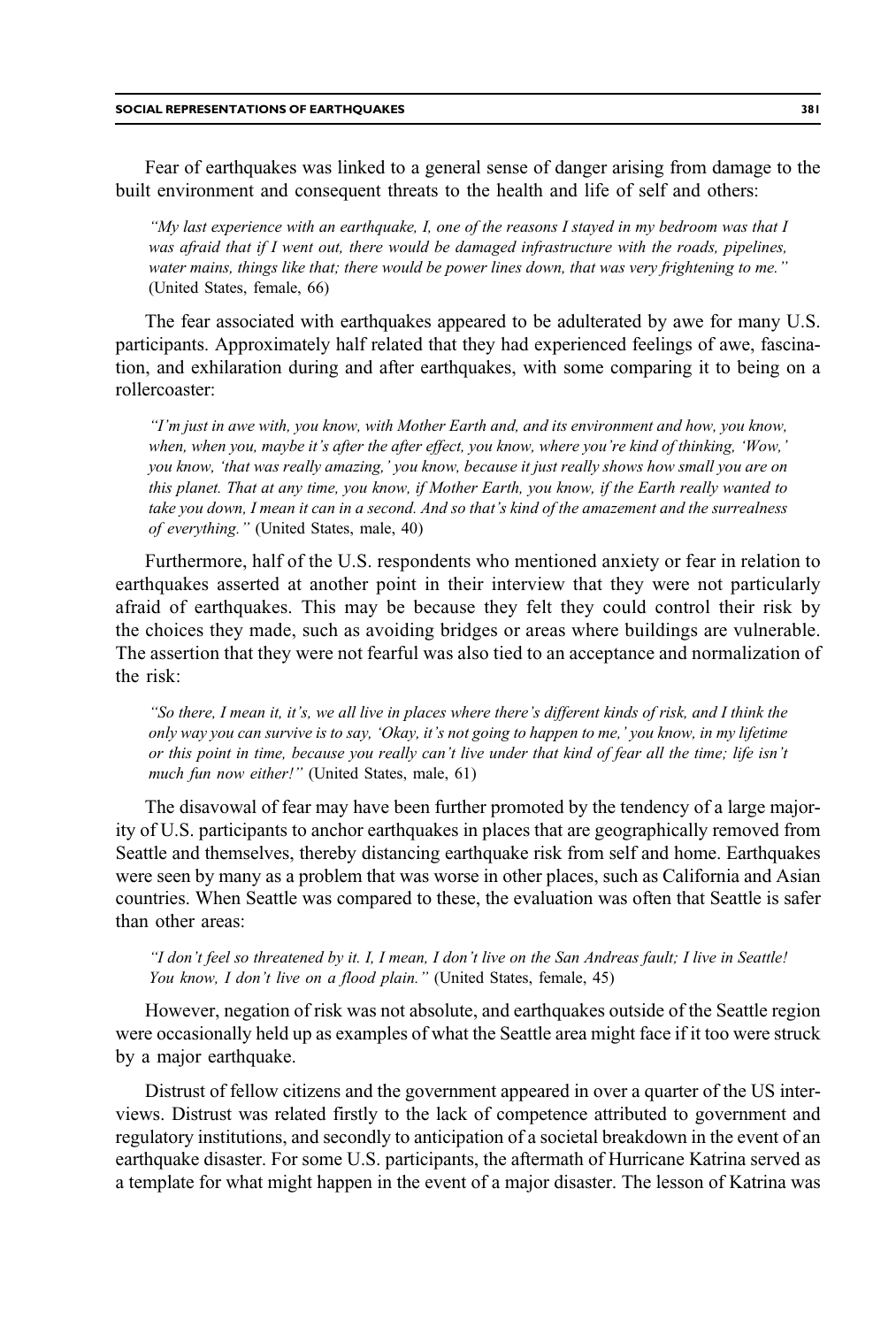that a disaster destroys not only the built environment, but also, according to many U.S. respondents, disrupts social cohesion and unleashes people's animalistic sides:

"I was going to use the word chaos. And it doesn't have to be focused where it's specific people, group against another specific group; it could be just craziness, people just shooting because they've got guns and ammo, you know. I mean people can be crazy, it doesn't take too much to set us off." (United States, male, 26).

In sum, in U.S. participants' emotive response to earthquakes, anxiety was often mitigated by expressions of fascination, as well as extensive disavowal of fear and personal vulnerability. Distrust of government and fellow citizens was also a feature of the emotive response to earthquakes, which were seen to have the potential to unleash social chaos.

#### Japanese Responses

Similarly to the U.S. data, the dominant emotional component of Japanese associations with earthquakes related to concern, worry, anxiety, and fear, with nearly all Japanese participants expressing such emotions. Fear-related emotions were tied to past earthquake experiences (with memories of the 1995 Kobe earthquake particularly prominent) and anxiety about future earthquakes. The main object of fear was concern for one's own and others' well-being in the event of collapsing objects and structures. This fear was compounded by the force of shaking, the noises produced by the earthquake, and the pervasive sense of having everyday reality violently re-arranged into an unfamiliar and threatening form:

"if I crouch down on a place that is firm, I can depend on my feeling or else there is nothing else that I can rely on. There is nothing that we can rely on in the earthquake, because it shakes where you are standing. That is why it is very scary." (Japan, male, 46)

Aside from fatalities and built environment damage, a number of objects and events were associated with fear, including loss of goods and services and difficulties in contacting family and friends. In particular, the threat of fire compounded anxieties about entrapment, with the rapid onset of post-earthquake fire represented as making escape or rescue much more difficult. Not all of these responses drew on personal experience, but rather were reactions to images carried by television broadcasts and newspapers, especially during the 1995 Kobe earthquake:

"It was very scary when I watched it on TV, despite my place was okay. Everything was burning, and children were buried under and were calling for their mother. I picture this immediately." (Japan, female, 66)

A further characteristic of earthquakes that created fear is that they are sudden and unpredictable:

"I realized that earthquakes are very terrifying, because the great Hanshin earthquake occurred suddenly, without any warning signs." (Japan, male, 60)

The majority of Japanese participants expressed a sense that their past experience of an earthquake or similar disaster had prompted a 'reality shift,' in which their views on earthquakes were radically re-oriented. Respondents described shifting from a lack of concern to a realization that earthquakes represent a hazard that could touch Osaka and themselves:

"It made me realize that this is not some other person's concern. It was my concern too." (Japan, male, 59)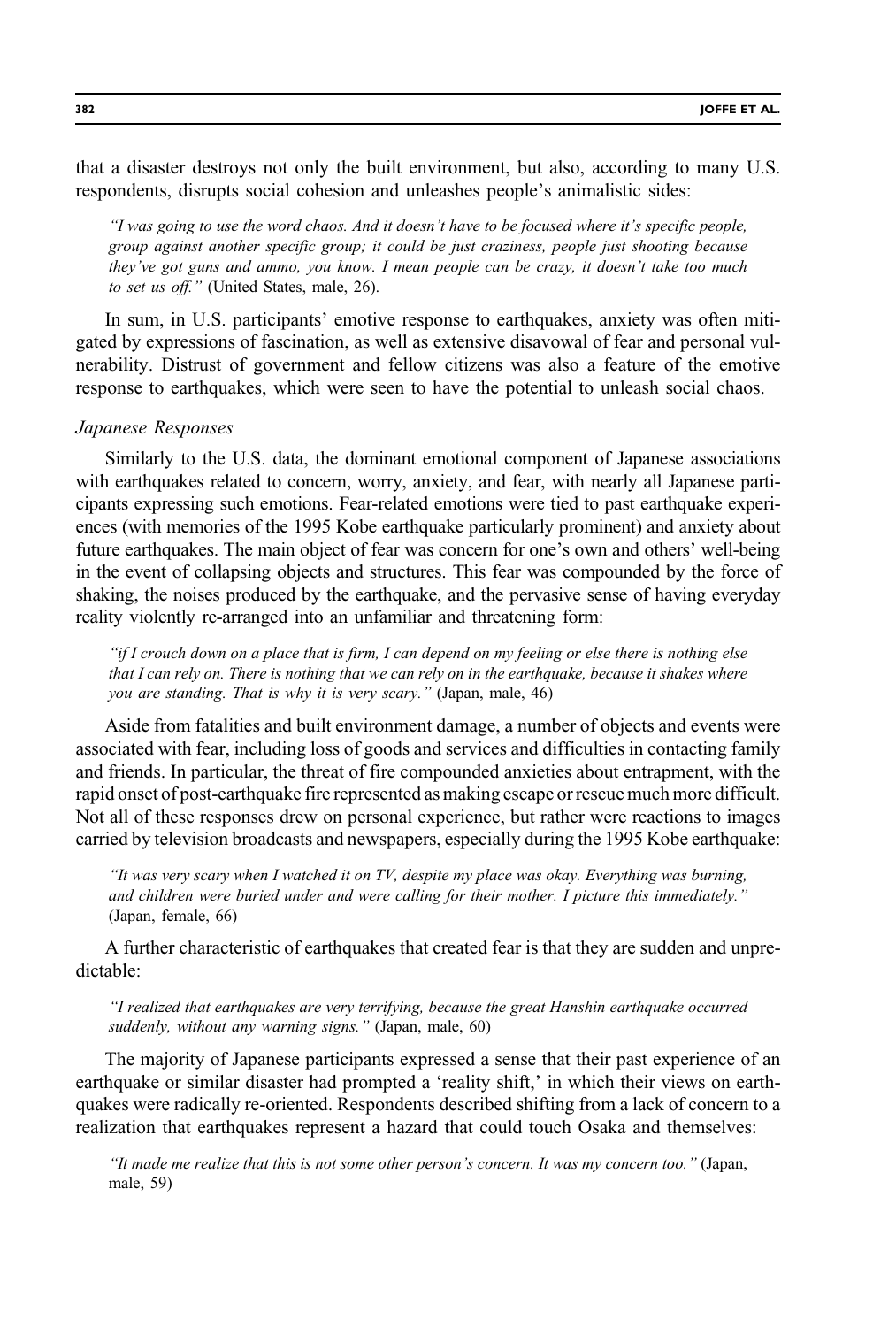The geographical and social ties between Osaka and Kobe made possible a personalization of earthquake risk in the minds of many respondents. If such a disaster could happen in Kobe, why not in Osaka? However, a countervailing discourse was also found in the interviews where earthquakes and other hazards were seen as distant from Osaka and more prevalent elsewhere. This distancing was achieved by contrasting Osaka with other Japanese areas thought to be at greater risk, as well as with other Asian countries, such as China and Indonesia. This strategy may have supported the noticeable tendency in the Japanese participants to state that they were not personally vulnerable to an earthquake disaster:

"I'm sorry, this may not be a nice way to describe, but in a well-developed place there are not many dead people, but like Southeast Asia and less-developed countries, people there are quite defenseless against the disaster." (Japan, male, 54)

Mentions of trust or distrust were largely absent from Japanese representations of earthquakes. Though a small number of participants alluded to poor construction practices as a source of vulnerability and as such could be seen to express some concern over the competence and integrity of the construction industry and its regulators, there were few signs of any overt distrust-related representations. Likewise, no overt feelings of anger or blame could be detected.

In summary, Japanese participants' emotional and moral reactions to earthquakes were focused on fear-related emotions, as well as emotional reactions to loss. The Kobe earthquake influenced the formation of such responses, as participants reported a sense of reality shifting, with the Kobe disaster highlighting Osaka's own earthquake risk. However, a strong tendency to maintain a sense of geographical and emotional distance from the risk also prevailed.

## Turkish Responses

Compared to the U.S. and Japanese participants, the Turkish participants related earthquake stories that were invested with particularly strong and varied emotions. The Turkish sample was unique in the prevalence of their talk of corruption, blame, anger, and "demise of identity."

Nearly all Turkish participants expressed feeling a strong sense of worry, anxiety, or fear regarding earthquakes. Almost half related stories of panic, which was triple the number of Japanese mentions of panic and nearly double that of the U.S. participants:

"Especially at the moment when it happens, one is struck with panic; you hear they jump out of the window, jumped out of the balcony. You never know what one will do with that panic." (Turkey, male, 45)

Experiences with disastrous earthquakes in Turkey had created a strong emotional response connected to feelings of grief, pain, and despair. These were associated, first and foremost, with fatalities and losses to the built environment, whether past or potential:

"We get upset as humans. I mean, one gets upset. We see, we watch. One comes up on TV and says, 'My house collapsed in the earthquake, all my money is gone, my workplace is gone, my children died, my spouse died.' We haven't lived that, but assuming that we might live it one day, and if one has a little feeling of consciousness and mercy, one gets upset. You can't ignore, I mean. Don't think, 'I haven't lived, but she did'; I don't think like that, I mean. My eyes filled with tears many times, I mean." (Turkey, male, 46)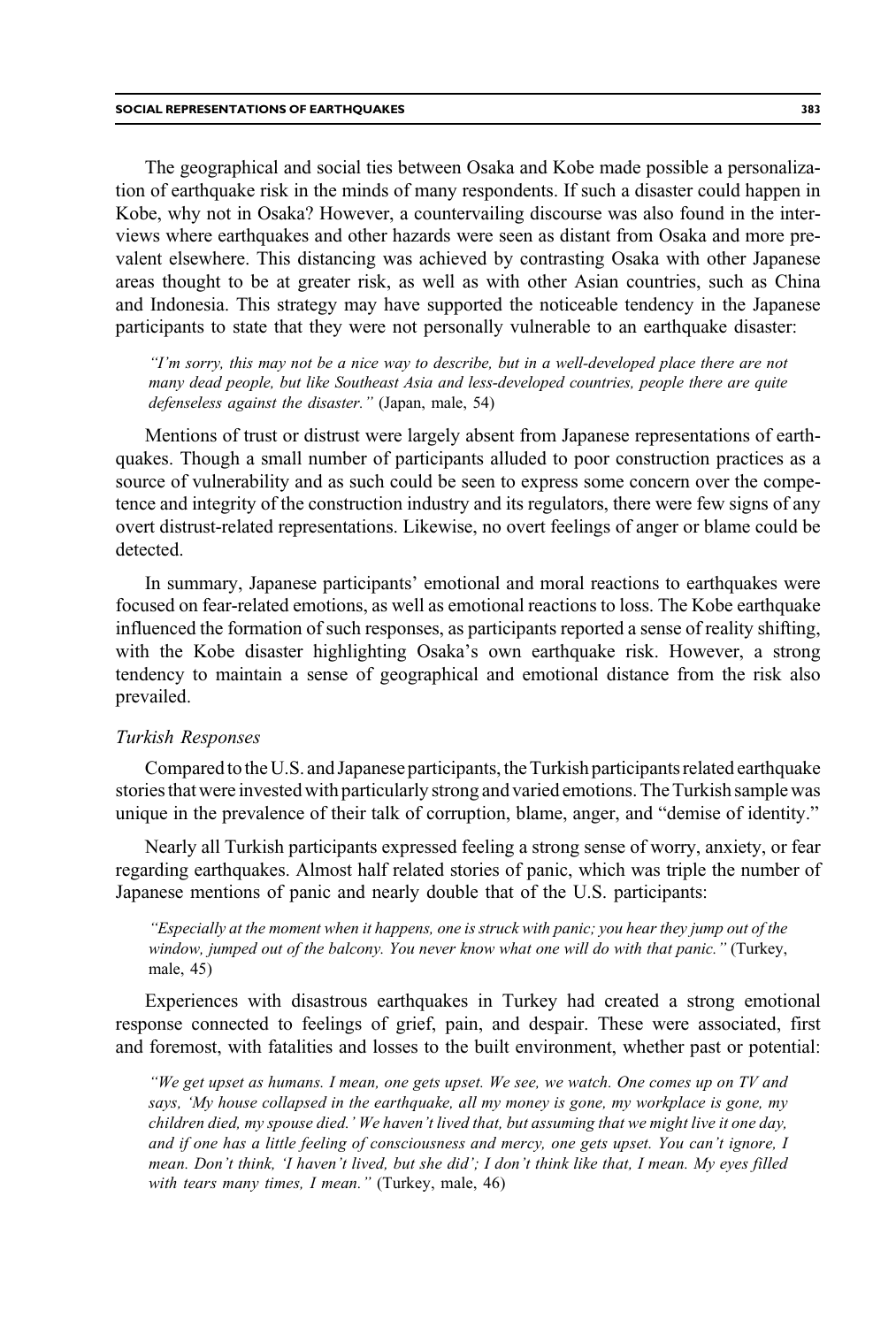In addition to strong expressions of empathy regarding those affected by earthquakes, a cluster of moral emotions was strongly present in the Turkish data while nearly absent in the U.S. and Japanese data. It concerned the corruption and incompetence of political and economic elites (notably politicians, civil servants, planning regulators, and the construction industry). Discussion of corruption in the Turkish data was often accompanied by expressions indicating lowered collective self-esteem. Two thirds of Turkish participants expressed a demise of identity, describing Turkish society as immoral or incompetent. This was strongly associated with perceptions of corrupt Turkish elites:

"Our politicians should spot what the real needs of the people are, find out how to get the least share from the pain, instead of making and selling pasteurized eggs out of rotten ones, and making pretty pennies out of dead donkeys." (Turkey, female, 56)

This demise of identity influenced people's representations of risk because corruption, greed, and selfishness were seen to produce vulnerable cities and buildings. Just under half of participants directed blame for this corruption toward government and state institutions, and a similar number toward economic and business elites:

"Today people make so much effort to have a family. And I may also lose my family [during an earthquake] because of the fraud and irresponsibility of the ones in power. But how do they sleep at night with a comfortable conscience? What kind of a conscience do they have?" (Turkey, female, 29)

Less prevalent but still apparent emotions included feelings of distrust and anger. These two emotions tended to be expressed more by younger Turkish participants (those aged between 20–49) than by the older people (50–79) in the sample. Distrust was frequently coupled with assessments of the vulnerability of the built environment, and so indirectly with aspersions of corruption and poor construction practices:

"Everyone is worried, but they are living even in the buildings that they know not to be solid; they continue living in them, because there is no other solution. What is presented as a solution to them is just utter nonsense. I call it nonsense, especially nonsense. An earthquake happened in Erzurum. The so-called earthquake housing constructed there was far from fully meeting the needs of the people living in there. How their locations were selected, that is also doubtful." (Turkey, female, 56)

Anger, too, was associated with the poor state of the built environment and was directed at the construction industry and the state that regulates and monitors it:

"In that earthquake I mentioned, a building near Tansas cracked all the way from top to bottom. And they plastered and painted it up instead of repairing that. I mean, for the people to come, for the ones who want to buy a house. I witnessed that; I got so upset then. Right in front of your eyes, the building had cracked into two for good." (Turkey, female, 36)

As in the Japanese and U.S. data, Turkish respondents often compared their home with other places. However, while the frequency with which respondents compared Turkey to other places was not quantitatively dissimilar from either the Japanese or U.S. data, the content and psychological consequences of the Turkish comparisons were very distinctive. While Japanese and U.S. respondents used place comparisons as a means of positioning their homes as safe relative to other places, Turkish people used them to point to their *heightened* risk relative to other places. There were frequent mentions of Japan as a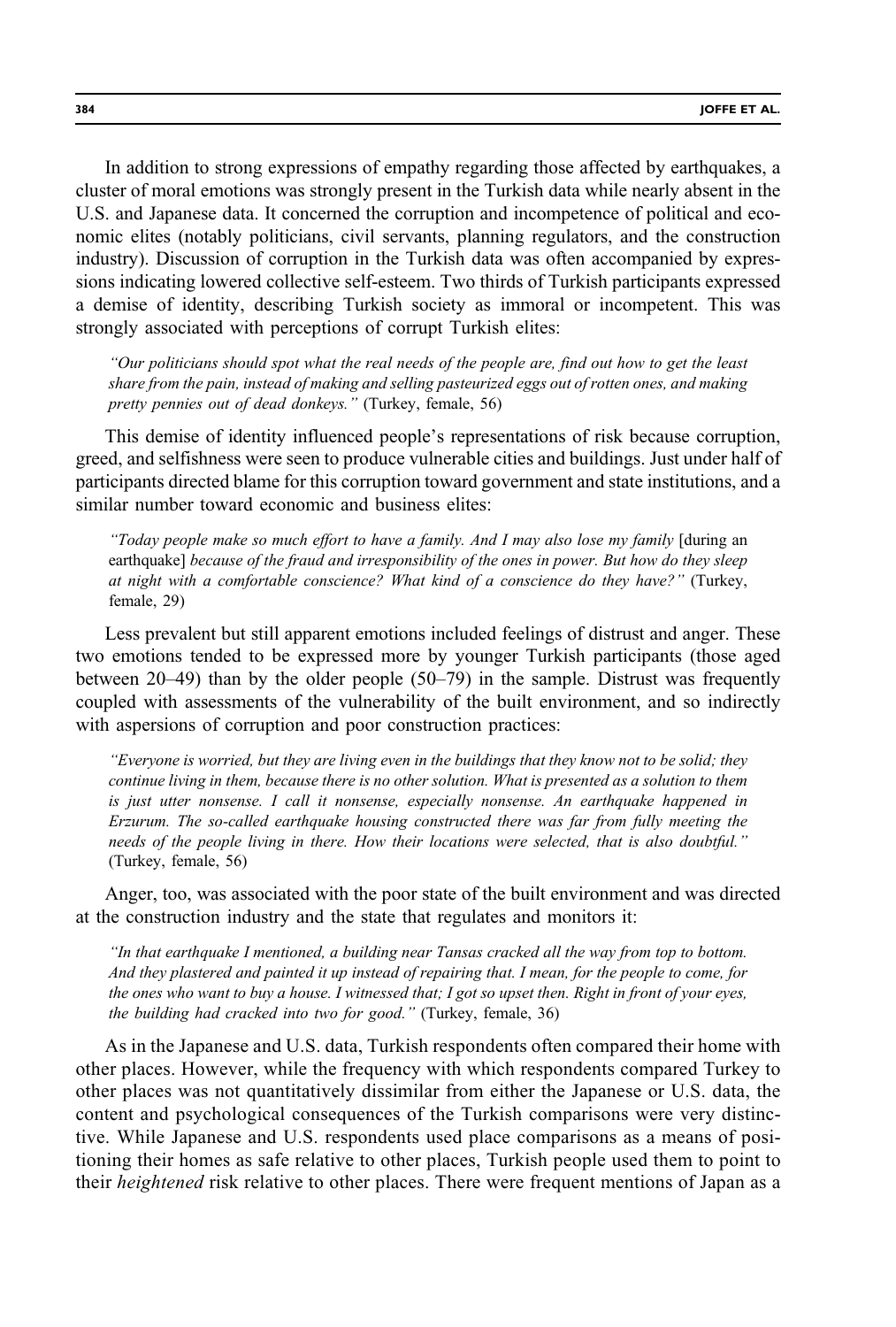"Why is this country going like this? Why? We are in a country, which is always exploited, always used, so vulgarly, like a checker piece at people's fingertips. I've also seen Europe. Although we were foreigners and lower than their own people, in their eyes of course, they still lived much perfectly compared to here, to my own country; but coming here, in the health sense, in the security sense, in every sense it is so average, so insufficient." (Turkey, female, 57)

In sum, the Turkish participants' emotional associations differed considerably from those of the Japanese and U.S. participants. While fears, worries, and anxieties were prominent in all groups, the Turkish interviewees were more consumed by grief, pain and sadness than either the Japanese or U.S. respondents. Perhaps the most striking difference was the strong sense of demise of identity on a national scale, with responses to earthquake risk permeated by the widespread belief that the character and moral fiber of the country was weak and corrupt. This was reinforced by the many comparisons of Turkish with Western and Japanese ways of dealing with earthquakes. Whereas the Turkish saw their own elites and national character as selfish, immoral, ignorant, corrupt, and degraded, other nations and their peoples were seen as enlightened, efficient, honorable, and upright. Attendant to these comparisons were strong expressions of anger, blame, and distrust.

## Discussion of Theme 1

There were fundamental similarities between the three groups of participants regarding their emotional and moral responses to earthquakes. The dominant reaction was one spanning the spectrum from worry through to anxiety and fear, with earthquakes represented as a potent threat to the basic security and built environment of people living in the three areas. However, a surprising number of U.S. participants seemed to have a more positive emotional response to earthquakes, seeing them as awe-inspiring spectacles that might come from a Hollywood movie. This stood in stark contrast to the outpouring of pain and sadness evident in the Turkish, and, to a lesser extent, in the Japanese narratives. This might be partly connected to experience, in that at a national level, the Turks and Japanese had experienced more recent major earthquake-related losses than the North Americans had.

Alongside these emotions, U.S. and Japanese participants also moved to distance themselves symbolically from earthquake threats. This was particularly evident in the U.S. participants, who compared other places unfavorably with their home domain. Whether it was California, Louisiana (particularly in relation to Hurricane Katrina), or unnamed Asian countries, home was safer than these places. This trend was further evident in some of the Japanese responses, which also placed threat outside of their home region. However, the Turkish reaction was sharply different—they compared other places and countries to their own and found their *own* country and city deficient in both material and symbolic terms. This was connected to a deep sense of corruption attributed to Turkish elites. The results corroborate Green'[s \(2008\)](#page-28-0) finding that Turkish participants typically saw political and economic elites as corrupt and untrustworthy. Inasmuch as elites were largely seen as responsible for designing, building and regulating Turkish built environments, failing cities mirrored a failing national character, creating a vicious cycle of increasing vulnerability. Turkish interviewees were torn between a strong sense of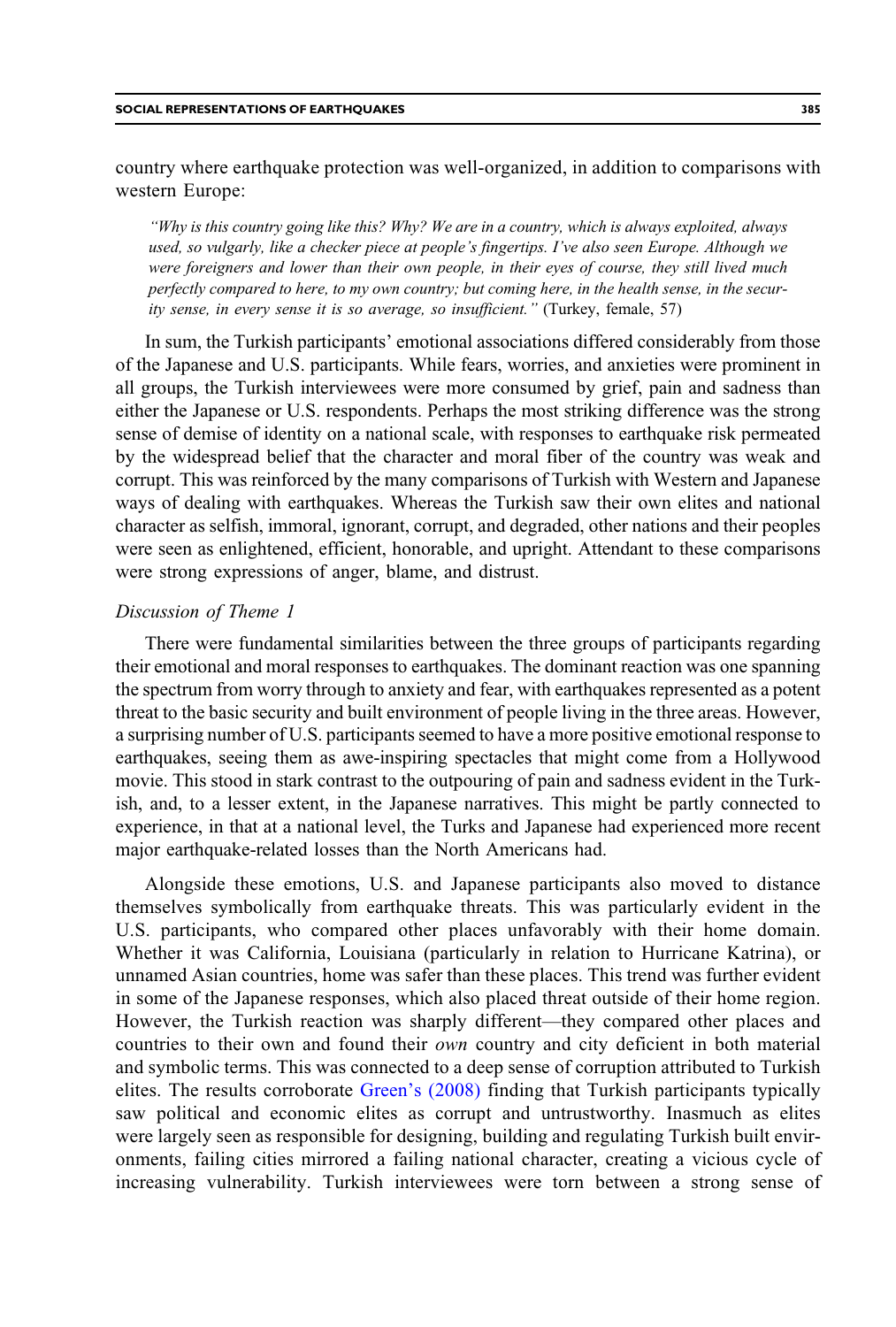solidarity and group worth, as evident in the empathy, pain and anguish expressed at their collective losses, and a sense that their country and national character was fundamentally flawed.

Levels of seismic adjustment reported for each country in the questionnaire corresponded with the strength of negative emotions identified in the qualitative analysis. The U.S. participants, who reported the highest levels of seismic adjustment behavior, seemed to have a somewhat attenuated level of negative emotional response relative to the other countries, and indeed were unique in their expression of positive emotional associations with earthquakes. Meanwhile, the lowest adjustment rates occurred in Turkey, where strong negative emotions were linked to distrust in government and building professionals. Thus, uncovering the emotional dynamics of cultural responses to earthquakes enhances understanding of why people who live in areas of high seismic risk do not act to reduce their risk: mediating emotional variables, such as anxiety, spoiled identity, and distrust, may function as barriers to action.

# Theme 2: Agency and Control in Relation to Earthquakes

A considerable proportion of the interviews in all three sites involved talk about agency, efficacy, and control regarding earthquakes and earthquake risk reduction. As Figure 4 shows, a majority of participants demonstrated that they were aware of seismic adjustment measures, spontaneously mentioning actions they could take to protect themselves from earthquakes or mitigate damage. However, for many participants in all three sites, this awareness competed with a sense of fatalism concerning earthquake risk. This was especially marked in Turkey, with nearly all participants referring to fatalistic beliefs held by themselves or others in their surroundings. Many of the Turkish interviewees represented earthquakes as "acts of God," causally implicating divine providence in their occurrence. U.S. and Japanese participants oriented more toward the causal frame of earthquakes as "acts of nature." The



Figure 4. Frequency of agency and control codes by country.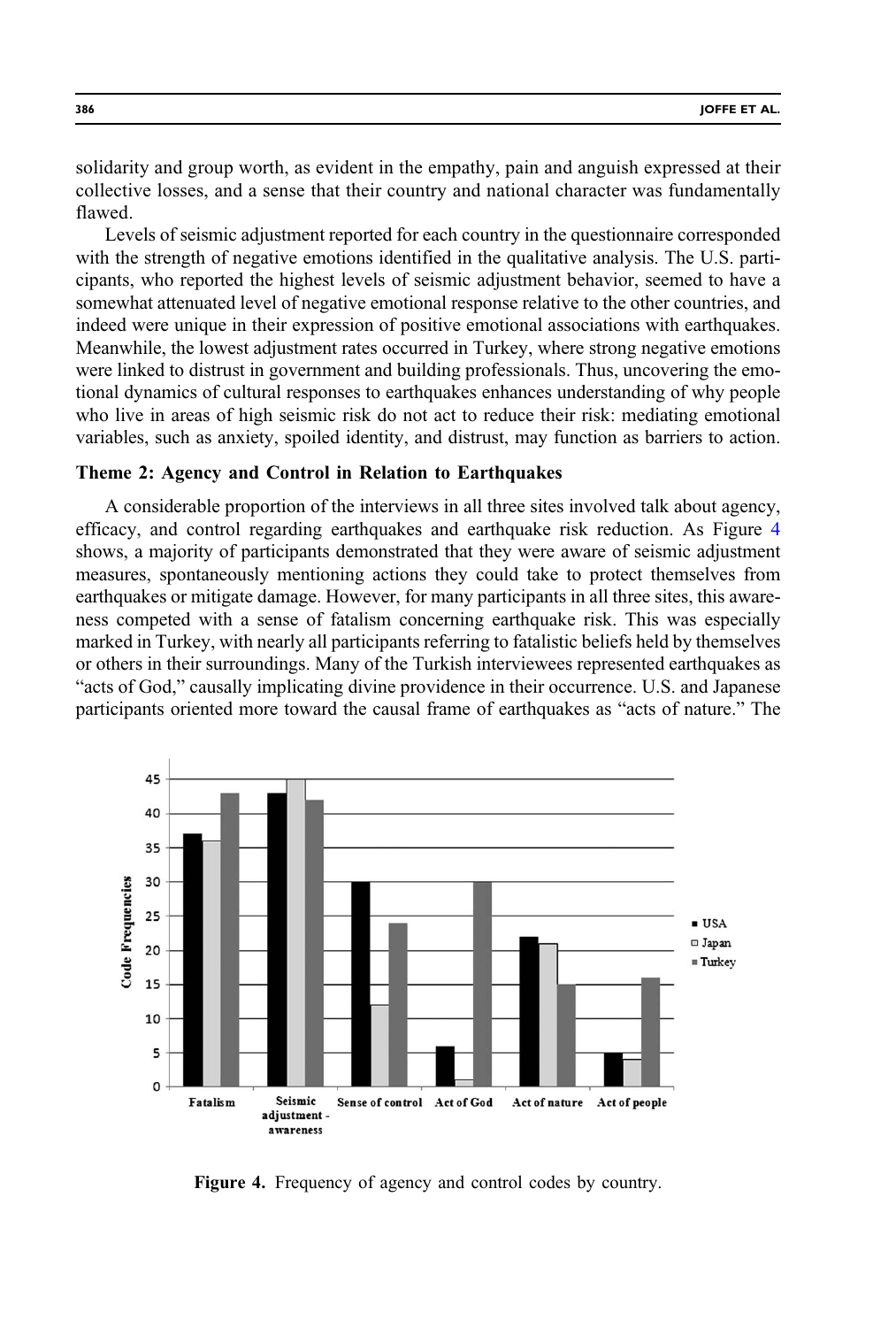following section outlines the texture of each country's representations of agency and control regarding earthquakes.

# U.S. Responses

Talk of control, agency, and fate was prominent in U.S. representations of earthquakes. Participants frequently expressed a belief that they or others are largely helpless in the face of earthquakes, signifying a degree of fatalism:

"If an earthquake is going to occur, there's nothing I can do about it, so it's out of my control." (United States, male, 40)

In the U.S. data, fatalism was strongly associated with the representation of earthquakes as acts of nature, phenomena that are outside the domain of human intervention:

"So there's really no defense. You can't build something sturdy enough to mess with Mother Nature; we're just little human specks on this Earth, and Mother Nature is a lot more serious than we are, and we're kind of kidding ourselves if we think we can build stuff to completely survive in the worst-case event." (United States, male, 61)

Perceived helplessness regarding earthquakes, however, was not absolute. While respondents frequently pointed to the uncontrollability of the occurrence and nature of earthquakes, many indicated that humans could mitigate their effects and most (90% of U.S. participants) demonstrated awareness of seismic adjustment actions that might protect life and property:

"I think I have absolutely no control about when an earthquake is happening. I think I have control as to my reaction to an earthquake in terms of my preparation, my follow-through, my knowledge of what to do, but in terms of having any sort of insight as to when they're coming, how they're coming, no, I don't think so. I can, I can watch and learn as much as I can, I can listen to others who are professionals, take that into consideration, but that's about it." (United States, female, 34)

Thus, in the U.S. data, a general sense of earthquakes as uncontrollable acts of nature co-existed with knowledge that measures can be adopted to help insulate oneself against earthquake risk.

#### Japanese Responses

As in the U.S. sample, a strong majority of Japanese participants expressed a lack of control or sense of unavoidable destiny about the occurrence and consequences of earthquakes:

"This is unpreventable; it occurs suddenly. I certainly think that it is inescapable. It is difficult to escape and difficult to prevent by myself." (Japan, female, 39)

Such fatalism regarding one's own capabilities extended to collective efforts at preparing for and mitigating earthquake disasters:

"The government is trying to predict an earthquake, but I think it is impossible, although the government is doing so. And we cannot defeat nature." (Japan, female, 70)

Across the three countries, the Japanese data contained the lowest prevalence of expressions of control. Older Japanese participants were especially unlikely to express a sense of control over earthquakes, with only two Japanese people aged over 50 asserting that some control was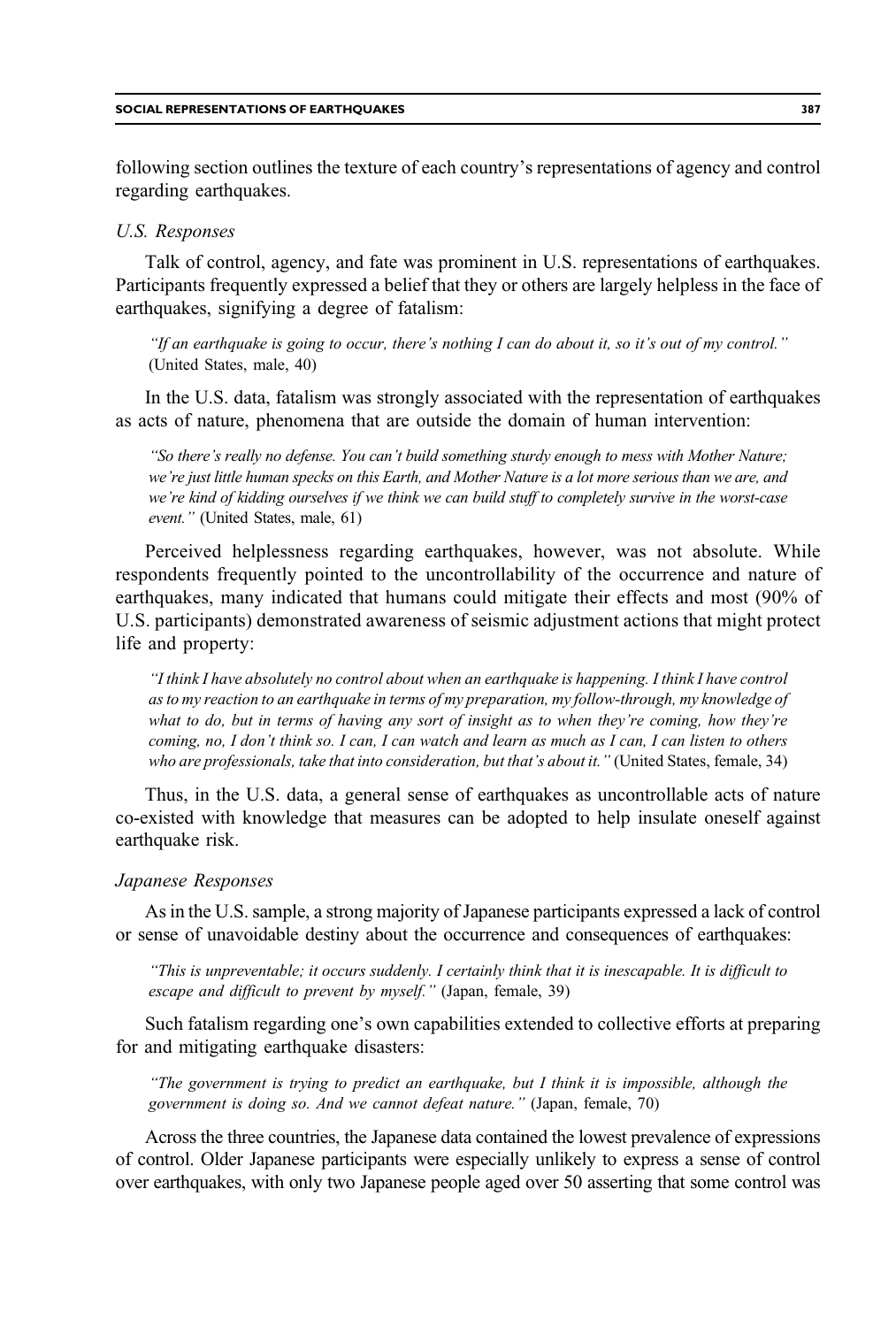possible. This lack of control was often rooted in a framing of earthquakes as acts of nature, removed from the sphere of human influence. This view of earthquakes represented the movements of the earth as external, autonomous forces over which humans are powerless:

"The movement of the earth's crust cannot be prevented by humans; it is impossible. The natural calamities as well; I've got the impression that nothing can be done, it is different from crimes and war." (Japan, male, 44)

However, as in the U.S. data, alongside these representations of helpless individuals and communities was widespread acknowledgement of potential seismic adjustment measures, with 94% of Japanese participants mentioning measures that could mitigate earthquake threats and aid post-event survival. Thus, fatalism and helplessness were accompanied by awareness that action could be taken to reduce damage:

"Construct housing with non-collapsing techniques or arrange city planning to prevent the spread of fire. By doing so, we can reduce the extent of the damage after the disaster happens. I think that we can also apply the same measures against tsunami. On the contrary, we can prevent crimes and wars in advance, but there is a big difference compared to the typhoons, tsunami, and earthquakes; these are inevitable. That is why I said that nothing can be done, but we can do something about it, although we cannot stop it from happening." (Japan, male, 44)

Thus, Japanese representations of earthquakes as unconquerable forces of nature gave rise to fatalism and expressions of helplessness, but these were diluted somewhat by awareness of behavioral options that reduce the risks posed by earthquakes.

#### Turkish Responses

As in the U.S. and Japanese interviews, a sense of fatalism and helplessness was pervasive among the Turkish participants, with the vast majority expressing such beliefs. Similarly to the other two samples, fatalism was expressed both in relation to self and the wider community:

"Okay, you can construct the building solidly, but what if the ground of the building where you live cracks? Wouldn't it take that building inside if it effervesces? I think it would. I accept nothing as a precaution, nothing! If you like, you have a cage made of gold, iron, or steel. When the earthquake comes and hits, all are gone." (Turkey, female, 57)

"I am not so hopeful. I mean, how shall I say: There is no state policy or sensitivity of the people to attract me. As I've just said, the people in Istanbul know that the building will collapse, but they have to live in there as well. There is not much those people can do. I mean, the state or the local governments have to support them. They have to direct those people in some way. Or else, what can you do individually? If you don't have a financial power, what can you do?" (Turkey, male, 29)

As can be seen from these excerpts, Turkish fatalism resulted from a complex set of interrelated beliefs about lack of efficacy and control at the individual, group, and community levels. Fatalism was also a matter of degree; the former quote displayed a view of humans as inevitably and fundamentally overpowered by earthquakes, while the latter illustrated a type of fatalism grounded in the idea that levels of control are contingent on resource availability and political support, which were not currently forthcoming. This latter type of fatalism was common in the Turkish data, with people perceiving institutional and structural failings of a scale that almost guaranteed major disaster in a seismic event.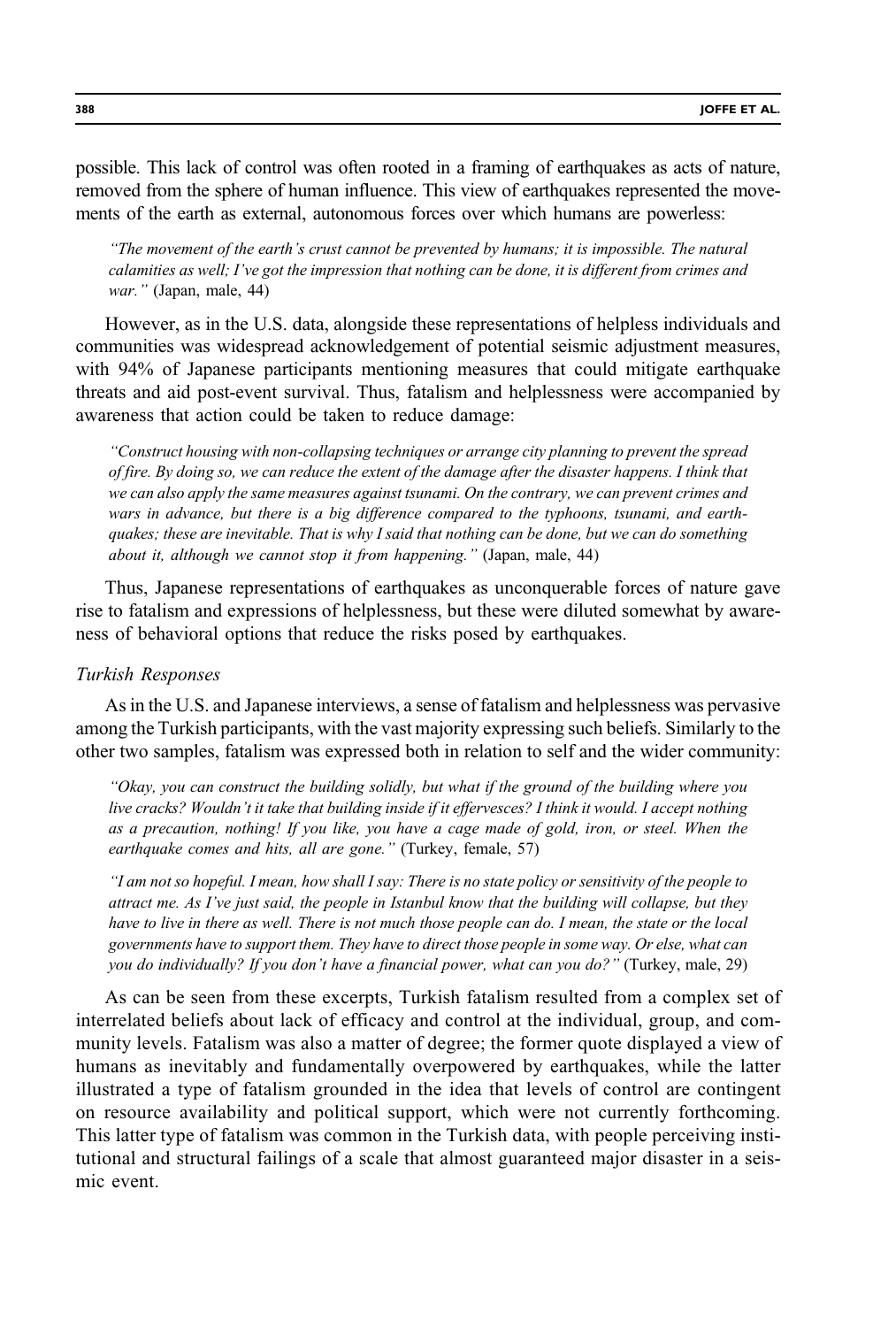Over half of the Turkish interviewees referred to beliefs that earthquakes come from God (or Allah), a much greater proportion than their U.S. and Japanese counterparts. Such beliefs were a significant contributor to fatalism and helplessness in many respondents:

"Desperation. There is nothing we can do. We say it came from Allah." (Turkey, male, 61)

Attributing earthquakes to the divine or supernatural did not, however, inevitably undermine human agency. Religious beliefs enhanced feelings of personal control for some people, as they felt that they could help or protect themselves by praying. Ideas about fate and destiny were sometimes woven together with ideas of human agency and control:

"Of course, we don't know what will happen and when. Neither you nor I can create the earthquake when we want. This is also a law of nature. This is what Allah has written for us; it is going to happen, but we don't know when it will happen. We know that we have to be prepared and ready all the time." (Turkey, female, 57)

Alongside representations of fatalism and helplessness, 88% of Turkish participants mentioned adjustments that could be adopted. Indeed, half of the sample expressed that they had some sense of control in relation to earthquakes:

"The earthquake is also something in the hands of the people along with being a natural disaster. I mean, the earthquake might happen, but if the people take some precautions, and if they are aware and trained, I mean, they can get off such a disaster with much less things. At the end, I mean, one shouldn't see earthquake as such a fearsome, big disaster. One needs to get used to this at some point and live with this, taking precautions." (Turkey, female, 52)

In summary, Turkish ideas and beliefs about fate, control and agency were complex and multilayered. Attributing earthquake occurrences to divine will was common, and a strong streak of fatalism pervaded participants' accounts. This was countered by acknowledgement that there were various means of preparing for and mitigating earthquake damage.

# Discussion of Theme 2

Participants in all three sites shared a representation of themselves and their communities as partially helpless in the face of earthquakes, but these ideas were presented within different causal frames. U.S. and Japanese participants tended to see earthquakes and their consequences as acts of nature whose unpredictable force and scope make their occurrence unavoidable and uncontrollable. While Turkish participants also tended toward fatalism, their representations of the causal nature of earthquakes were more mixed. Turkish representations contained a much stronger focus on vulnerabilities caused by institutional and collective failings, implying a view of earthquakes' consequences as largely determined by the actions of people and society. The Turkish data also displayed an important religious dimension in orientations toward earthquake risk, seeing earthquakes as divine provenance. Turkish causal representations of earthquakes were therefore complex: on the one hand, earthquake disasters were blamed firmly on the actions of individuals and groups; on the other, divine will was invoked as an unavoidable force.

All three sets of data showed high levels of awareness that behavioral options existed by which people could reduce their earthquake risk. This sits somewhat uneasily with the strong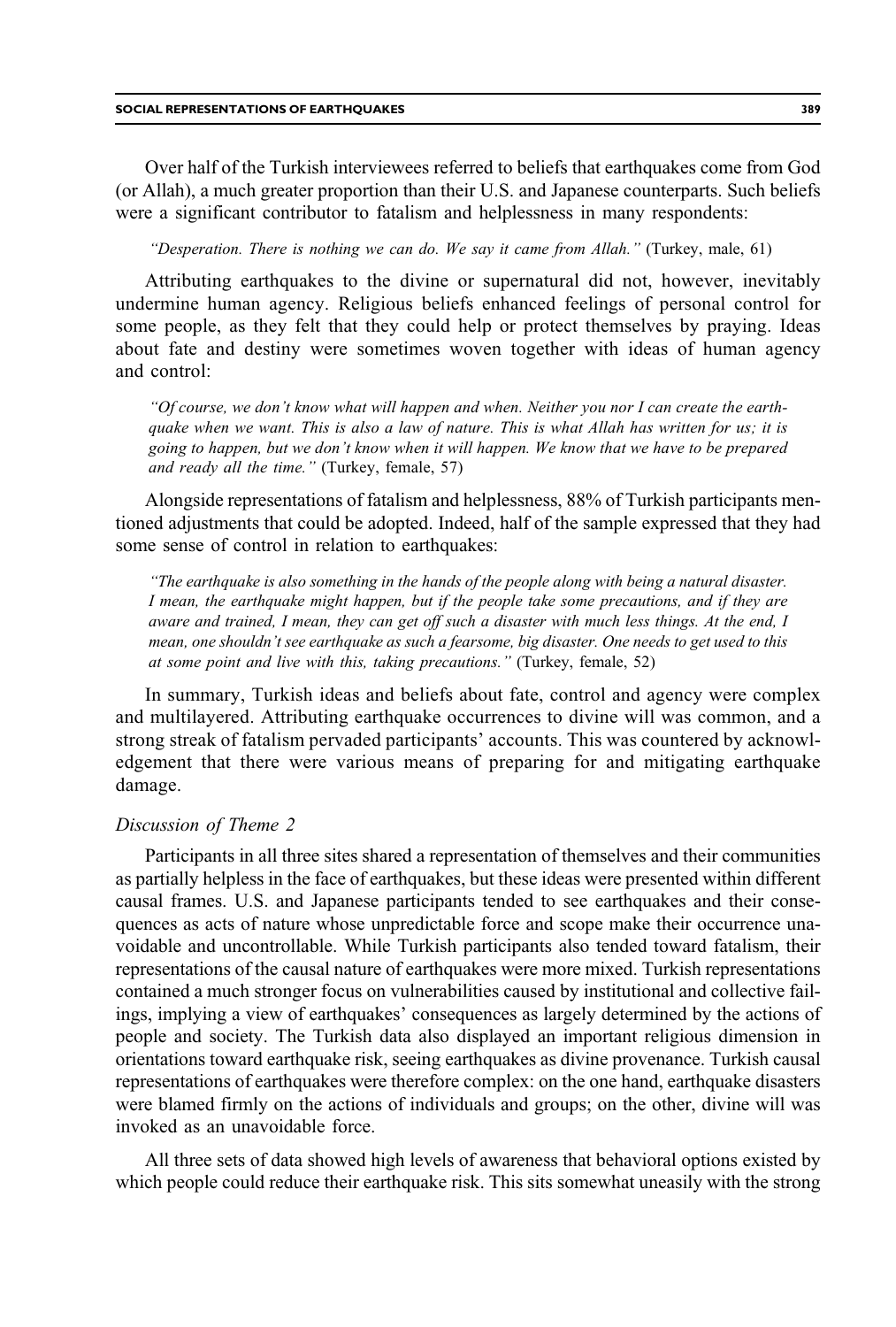trends toward fatalism: How could people simultaneously assert that earthquakes are something over which they can exert no control, and demonstrate knowledge of steps that can be taken that would help protect against earthquake threat? There are numerous possibilities for how this contradiction could be maintained in people's minds. Firstly, it is possible that people did not believe that adjustment activities would have much effect in the event of a major earthquake; therefore, knowing about adjustment activities did not lend itself to a sense of control, nor to a high seismic adoption rate. Alternatively, people may have been conscious of material constraints on their ability to adopt adjustments. For example, financial constraints may prevent someone from purchasing earthquake insurance, people may not have had the opportunity to learn first aid, or (as was noted earlier) renting one's residence and living in an apartment rather than a house may undermine people's ability to make structural changes to their residence. Such material inhibitions should be taken into consideration, though their explanatory value is incomplete, as there are many potential adjustments—such as safely arranging furniture, storing water, and having an emergency plan—that are unlikely to be directly affected by such material constraints. Finally, it is possible that the apparently contradictory elements (fatalism and awareness of adjustment options) operate on two different levels of the psychological system: Participants might have known rationally that there were steps that they could take to increase their safety in a future earthquake, but this was overwhelmed by an emotional response to threat that dictated that no control is possible and that action is futile.

In terms of actual adjustment behavior, it is clear that the high levels of awareness did not translate into high adjustment activity. The quantitative data indicated relatively low levels of adoption of seismic adjustments, especially in Japan and Turkey. It is possible that fatalism and a low sense of control functioned as barriers for the translation of awareness into concrete action.

#### **CONCLUSIONS**

# HOW DO PEOPLE IN SEATTLE, IZMIR, AND OSAKA SEE THEIR EARTHQUAKE RISK?

Lay people in each city were clearly aware that they were under threat from earthquakes, with the Japanese ranking earthquakes as their most threatening hazard. The Turkish and Japanese had strongly negative emotional associations with earthquakes, primarily relating to fear and anxiety, and—particularly for the Turkish group—grief and pain. U.S. participants also displayed these negative emotional associations, but in a more muted form, moderated by exhilaration and awe.

Participants in all research sites spontaneously evaluated their risk with reference to the risk faced by other places. While Seattle and Osaka residents saw their own area as less vulnerable to earthquakes than the places to which they compared themselves, the Izmir respondents felt that other countries were safer than Turkey, with their risk perceived to be heightened due to an untrustworthy government and corrupt construction industry. People's beliefs about their society and collective identity fed their representations of earthquake risk; the spoiled identity of Turkish respondents led them to feel that their risk was inflated relative to other places, while the place comparisons made by American and Japanese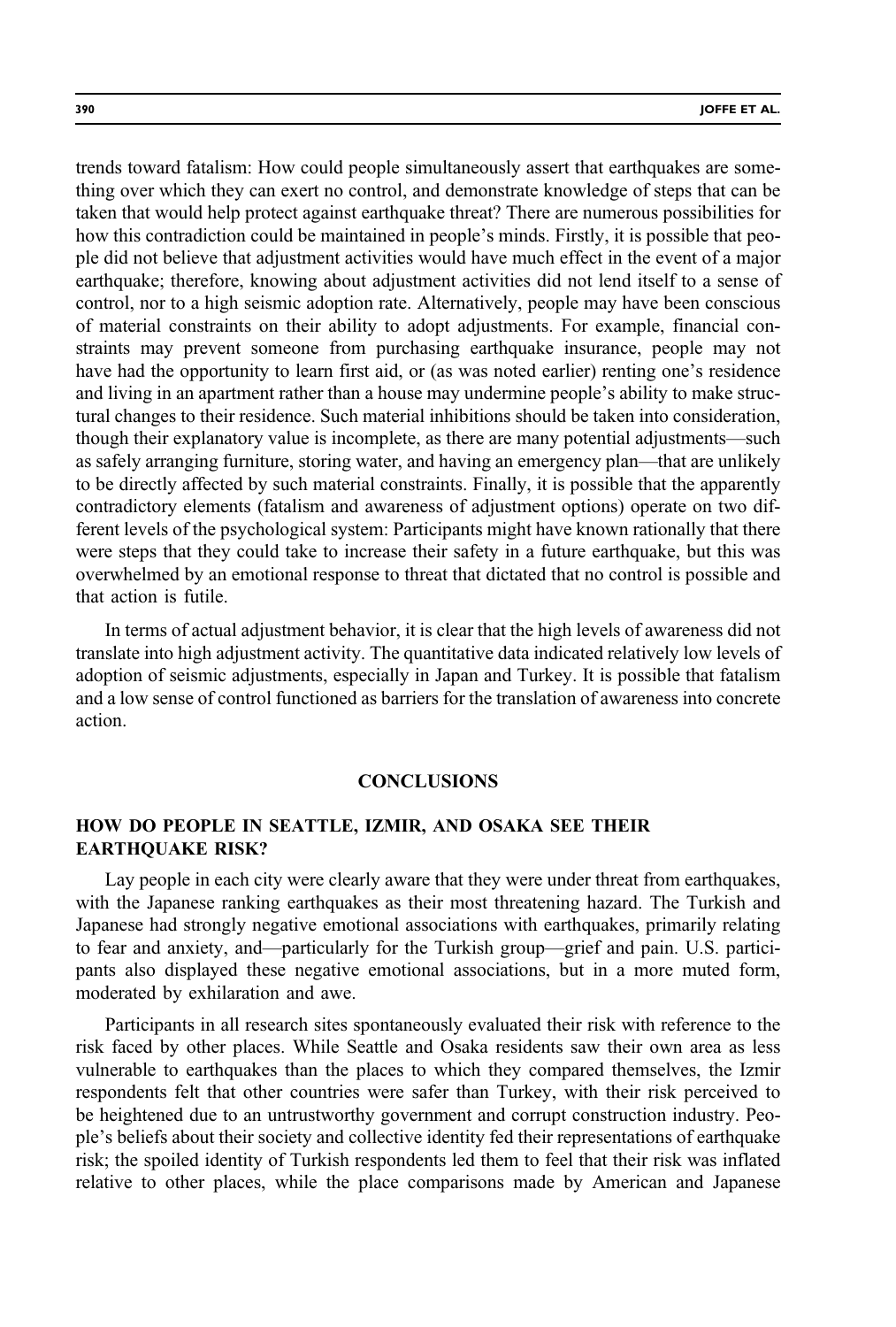participants cultivated a sense of enhanced security, safety, and indeed, superiority, relative to other countries.

While people in all three cities were aware of the seismic potential of their area, statements indicating that they were unlikely to be harmed were common, particularly in the U.S. group. Such sentiments might be explained with reference to the concept of *optimistic bias*, a core idea in the psychology of risk that refers to people's tendency to see themselves as less likely to be harmed by future dangers than similar others. The U.S. respondents demonstrated the greatest tendency toward optimism and regularly stated that they were not afraid of earthquakes. Such statements were rare in the Turkish sample, and while the Japanese sometimes disclaimed their vulnerability to earthquakes, proclamations that they *were* vulnerable were more frequent and accompanied by intense anxiety and fear. This is consistent with [Palm and](#page-29-0) Carroll'[s \(1998\)](#page-29-0) finding that optimistic bias regarding earthquakes was more common within American than Japanese communities. [Palm and Carroll \(1998\)](#page-29-0) attributed this difference to the effects of cultural trends toward individualism (which may support an evaluation of the self as better off than others) in the United States and collectivism in Japan. It could also, however, reflect differences in seismic experience [\(Helweg-Larsen 1999\)](#page-28-0), with Turkish and Japanese potentials for optimism undermined by their experience of damaging, high-fatality earthquakes in their recent past. Support for this is found in the prominence of the "reality shift" code in the Japanese data; many Japanese participants related that after the Kobe earthquake it was more difficult to maintain an image of themselves as protected (perhaps by the country's advanced technology) from earthquake loss and damage. Interestingly, however, in light of the subsequent 2011 Tohoku-oki earthquake and tsunami, only a handful of Japanese participants mentioned the threat posed by tsunami and, when they did, this was most often with reference to the 2004 Indian Ocean tsunami.

The interplay of feelings and beliefs that permeated people's sense of their earthquake risk was thus nuanced and complex, producing representations that were culturally variable and emotionally loaded. It is unlikely that this complexity would have manifested if participants had been restricted to predefined response options in a questionnaire. The qualitative interview-based design produced a rich and detailed set of data on a matched cross-cultural sample, furnishing insight into the content and form of people's naturalistic thinking regarding earthquake hazards.

## DO THEY PREPARE FOR A POTENTIAL EARTHQUAKE?

Consistent with existing literature on the adjustment behavior of people in seismically hazardous areas, little to very little preparation was undertaken. Overall the number of seismic adjustments undertaken in all cities was low, though Seattle levels ranked significantly higher than Izmir and Osaka. The preferred types of seismic adjustment were low-cost measures that would increase survival chances after the earthquake and that were relevant to multiple types of hazards. The main measures adopted related to information, such as knowing designated evacuation sites and how to turn off the gas, and ensuring the availability of emergency food, water, medicines, and communication devices. Structural retrofitting was undertaken by no Turkish and only seven American and eight Japanese participants. This is particularly worrying given that the data collected on participants' housing indicated that it was not built to current seismic standards. It should be noted that ability to undertake such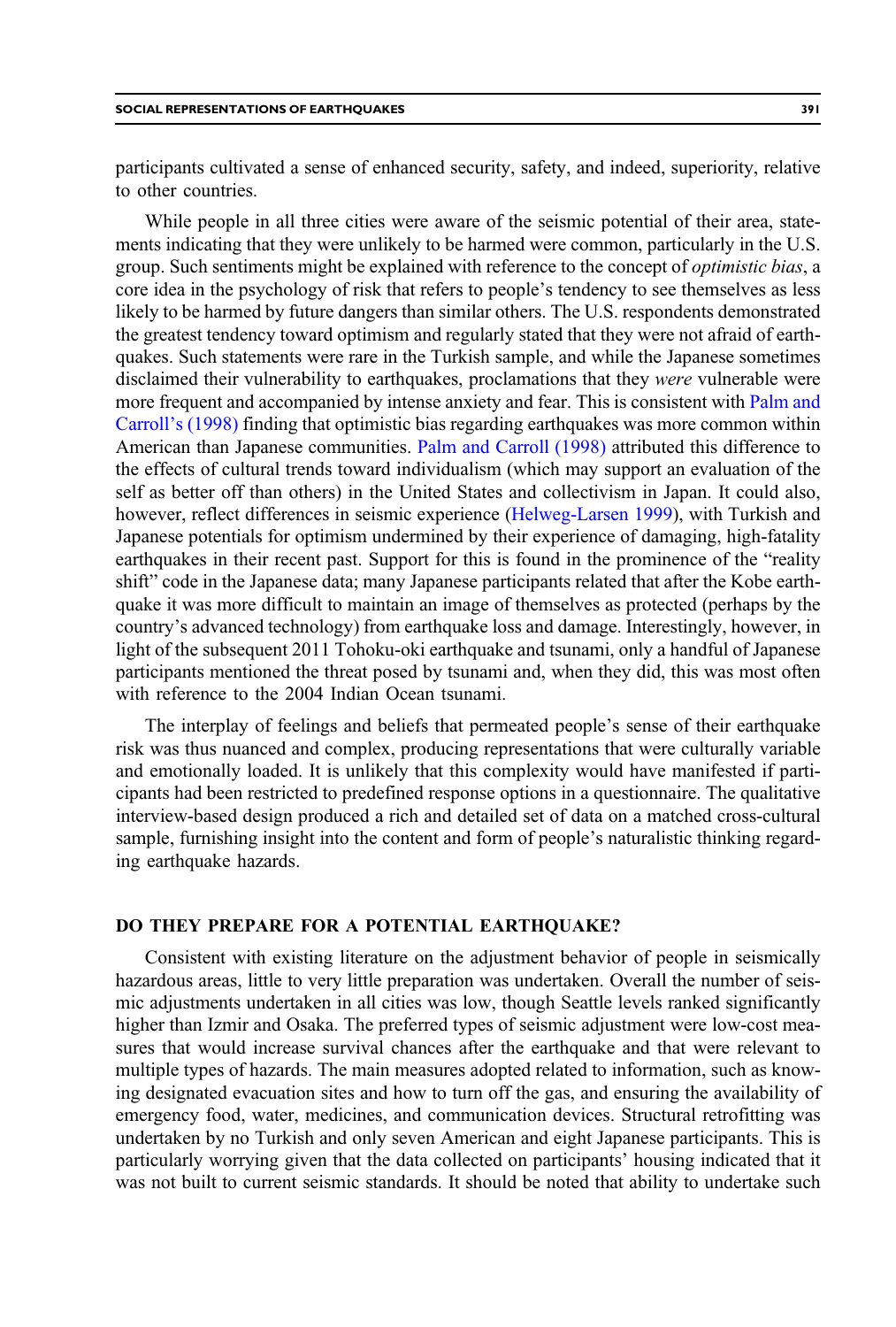structural measures is likely to be affected by material factors, such as whether people own or rent their residence; all those who reported retrofitting were owners of their home.

# WHAT IS THE LINK BETWEEN HOW THEY SEE THEIR RISK AND HOW THEY PREPARE FOR A POTENTIAL EARTHQUAKE?

The data demonstrated that substantial awareness of both earthquake risk and potential adjustment measures in all sites did not translate into mitigative action. Intense levels of fear and anxiety about earthquakes seem to be implicated in the low seismic adjustment in Japan and Turkey. This is consistent with the questionnaire data that suggested that feeling more secure in one's house (as homeowners and house-dwellers did in the U.S. sample) was linked to higher levels of adjustments. The causal direction of this relationship is difficult to establish. It is possible that Japanese and Turkish participants felt anxious because they were aware they had not taken sufficient adjustment action. Alternatively, it is possible that the direction of causality runs the other way, that high levels of anxiety undermined adjustment action. A more moderate level of anxiety, as displayed by the U.S. participants, may be more facilitative of adjustment behavior. This runs counter to the assumption that the more threatening a person perceives their risk to be, the more likely they are to take action. It is interesting that in the current study, the Turkish group, who felt most vulnerable and used place comparisons to emphasize their elevated risk of earthquakes, displayed the lowest adoption of adjustment measures. The link between low adjustment and high anxiety may indicate that interventions that seek to promote adjustment by increasing people's perceptions of seismic risk are misguided.

This pattern is difficult to reconcile with a rationalistic conceptual frame that assumes that adjustment behavior will result from people perceiving that they are at high risk. However, it is comprehensible when the emotional and sociocultural dimensions of the link between risk perception and behavior are considered. Participants' perceptions of themselves as being at high risk stimulated fear and anxiety, particularly intensely in the Turkish and Japanese samples. It is possible that rather than motivating protective behavior, these emotions may have overwhelmed and paralyzed people, preventing them from action. Action seemed to be further inhibited by cultural trends toward fatalism; cultural framing of earthquakes as caused by the insurmountable power of nature or by divine will left participants feeling helpless, with belief in the efficacy of their risk-reducing efforts (on both a personal/household and community/state levels) extremely low, particularly in the Turkish sample.

The sense of collective efficacy in the ability to mitigate the effects of earthquakes may also have been undermined by low levels of societal trust, which were particularly striking in the Turkish interviews. This corroborates the findings of [Green \(2008\)](#page-28-0), which implicated distrust of the Turkish construction industry, engineers, and regulatory bodies in the reliance of Istanbul residents on vernacular construction practices that differed from officially sanctioned best practice. In the current study, Turkish representations of the political, regulatory, and construction spheres as corrupt and incompetent gave rise to feelings of distrust, anger, and blame, and fed a sense of degraded national identity.

A further possible explanation for why seismic adjustment is higher in the United States is provided by past research that suggests that adjustment is enhanced in individualistic cultures, which attribute responsibility to self, and undermined in collectivist cultures that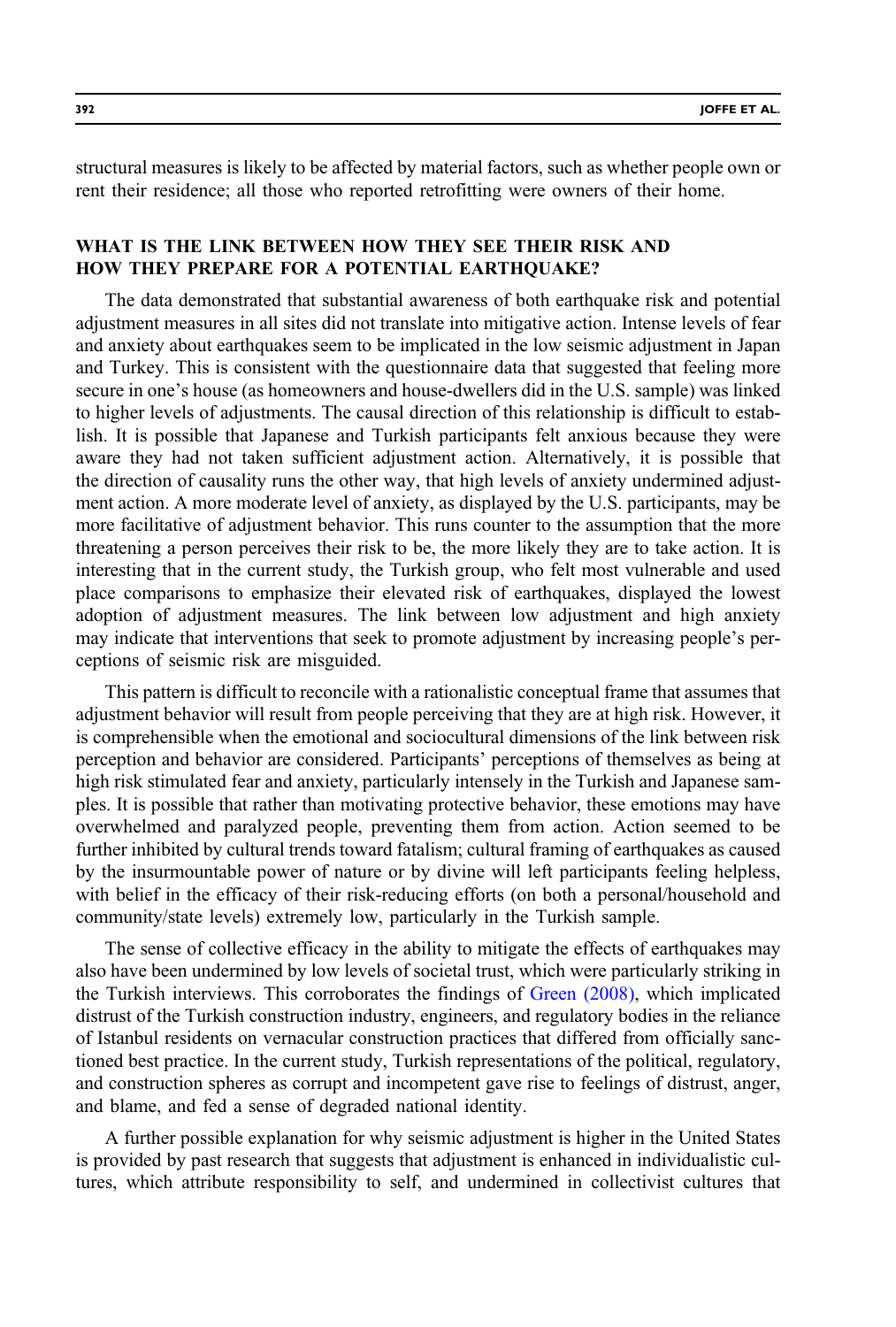emphasize the role of state and community in mitigating disasters [\(Palm and Carroll 1998](#page-29-0)). Perceived personal responsibility may therefore be a factor that has stimulated the U.S. respondents to take seismic adjustment actions. Ascriptions of responsibility did not occur spontaneously in the majority of the interviews, and the study is therefore limited in the extent to which it can address the link between responsibility beliefs and adjustment behavior. The Turkish participants did talk about government action, such as stronger regulation, monitoring and censuring of corruption and poor construction practices. However, such actions were more often presented as ideals that might never come to fruition, rather than realistic governmental responsibilities. The suggestion that Izmir's low behavioral adjustment resulted from their delegation of protection responsibility to the state and collective is therefore uncertain.

It is worth noting that the scale used to measure adjustment behaviors focuses almost exclusively on measures undertaken by individuals or households. It does not investigate more collective activities, such as advocating for improvements in building codes or attending community meetings. The indicator of adjustment may therefore be culturally biased, not tapping the collective efforts to prepare for earthquakes, in which respondents may have participated. Further research should aim to develop an index of adjustment behavior that is more sensitive to how earthquake mitigation/protection measures might manifest differently across different cultural contexts.

# IMPLICATIONS FOR DISASTER RISK REDUCTION INITIATIVES

This study suggests that heightened risk perception and awareness of seismic adjustment measures are unlikely to promote the uptake of seismic adjustment measures. Therefore, risk awareness-raising campaigns alone are of limited use in promoting citizen-led mitigative actions. If they evoke anxiety, the data in this study suggest that they may be counterproductive, fuelling a sense of paralysis in the face of the forces of nature or God. Rather than stimulating fear, risk reduction initiatives need to elicit feelings of collective- and self-efficacy among people in highly seismic regions. Various ways of achieving this are proposed.

Firstly, the effectiveness of risk reduction campaigns may be enhanced by focusing on the more comforting, rather than anxiety-provoking, aspects of preparing oneself for the range of dangers on the horizon. Imparting the sense that there are a range of steps that "I can" and "we can" take to mitigate disasters may function to counterbalance the fatalism associated with earthquakes. As anxiety-provoking messages often evoke the denial that is at the root of distancing the danger from the self in space and time, more comforting messages might support an understanding of earthquakes as "here-and-now" dangers. Furthermore, since earthquakes have such long return periods, it may be easier to convince people to take measures that prepare them for an array of related dangers, some of which have shorter return periods for example, learning to administer first aid or developing a plan for communicating with others in emergencies would apply to such disasters as floods and fires, as well as to earthquakes.

Secondly, the need to promote collective efficacy, in particular, also implies the use of participatory and community-based approaches to disaster risk reduction, rather than passive campaigns, such as general publicity and leaflets. Such community-based initiatives should aim to elicit action not just by instilling the intention to implement preparatory behaviors, but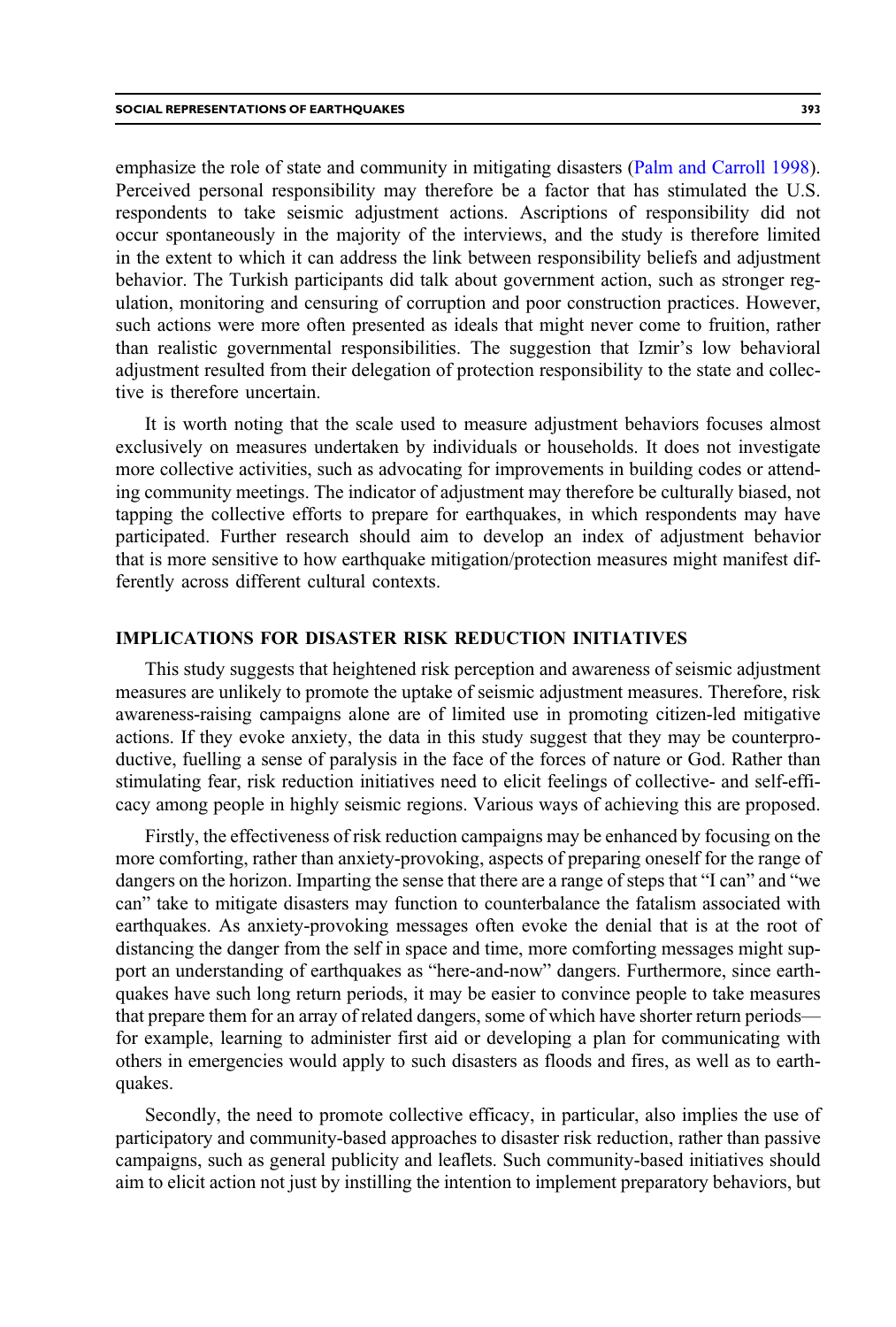<span id="page-27-0"></span>by directly facilitating the preparatory behavior itself. This may range from such measures as providing access to retrofitting services, to teaching people where their gas is and how to shut it off, to preparation of the emergency kits necessary for a range of dangers.

Thirdly, this study highlights strong cultural differences between the sites investigated, which reinforces the importance of developing culture-specific disaster mitigation plans. These should look beyond the usual issues associated with differences in building design, construction practice, building code enforcement, and financial resources, to tackle people's levels of trust. The striking lack of trust in government and the construction industry in Izmir is likely to impede the effective implementation of any mitigation plan led or promoted by government. To improve efficacy, disaster risk reduction initiatives should be led and promoted by those who are trusted in a particular cultural context.

Changes in perceived personal risk, trust, and control cannot be achieved in a short time frame, as they are deeply embedded within the social representations that circulate in a given culture. However, identification of the barriers to seismic adjustment via empirical research forms the first step in challenging and gradually changing them.

#### ACKNOWLEDGEMENTS

This work was funded by the Engineering and Physical Sciences Research Council (Grant ref. EP/F012179/1). We are very grateful to Professor Nuray Karançi and Berat Yoldas of Middle East Technical University, Turkey, and Professor Katsuya Yamori and Dr. Mayumi Sakamoto of Kyoto University, Japan, for their help with the Turkish and Japanese interviews and to the three anonymous reviewers for their useful comments.

#### **REFERENCES**

- Akinci, A., Eyidoğan, H., Göktürkler, G., Akyol, N., and Ankaya, O., 2000. Investigation of the seismic activity and seismic hazard of Izmir City and its vicinity, *Earthquake Risk Assessment* of West Anatolian Symposium, 231 pp.
- Arlikatti, S., Lindell, M. K., and Prater, C. S., 2007. Perceived stakeholder role relationships and adoption of seismic hazard adjustments, *International Journal of Mass Emergencies and* Disasters 25, 218–256.
- ATLAS.ti, 2011. User Manual for ATLAS.ti 6.0, ATLAS.ti Scientific Software Development, Berlin.
- Bandura, A., 1977. Self-efficacy: Toward a unifying theory of behavioral change, *[Psychological](http://dx.doi.org/10.1037/0033-295X.84.2.191)* [Review](http://dx.doi.org/10.1037/0033-295X.84.2.191) 84, 191–215.
- Blakely, R. J., Wells, R. E., Weaver, C. S., and Johnson, S. Y., 2002. Location, structure, and seismicity of the Seattle fault zone, Washington: Evidence from aeromagnetic anomalies, geologic mapping, and seismic-reflection data, *[Geological Society of America Bulletin](http://dx.doi.org/10.1130/0016-7606(2002)114<0169:LSASOT>2.0.CO;2)* 114, 169–177.
- Boyatzis, R. E., 1998. Transforming Qualitative Information: Thematic Analysis and Code Development, Sage Publications, Thousand Oaks, CA, 200 pp.
- Brewer, M. B., and Chen, Y. R., 2007. Where (who) are collectives in collectivism? Toward conceptual clarification of individualism and collectivism, [Psychological Review](http://dx.doi.org/10.1037/0033-295X.114.1.133) 114, 133–151.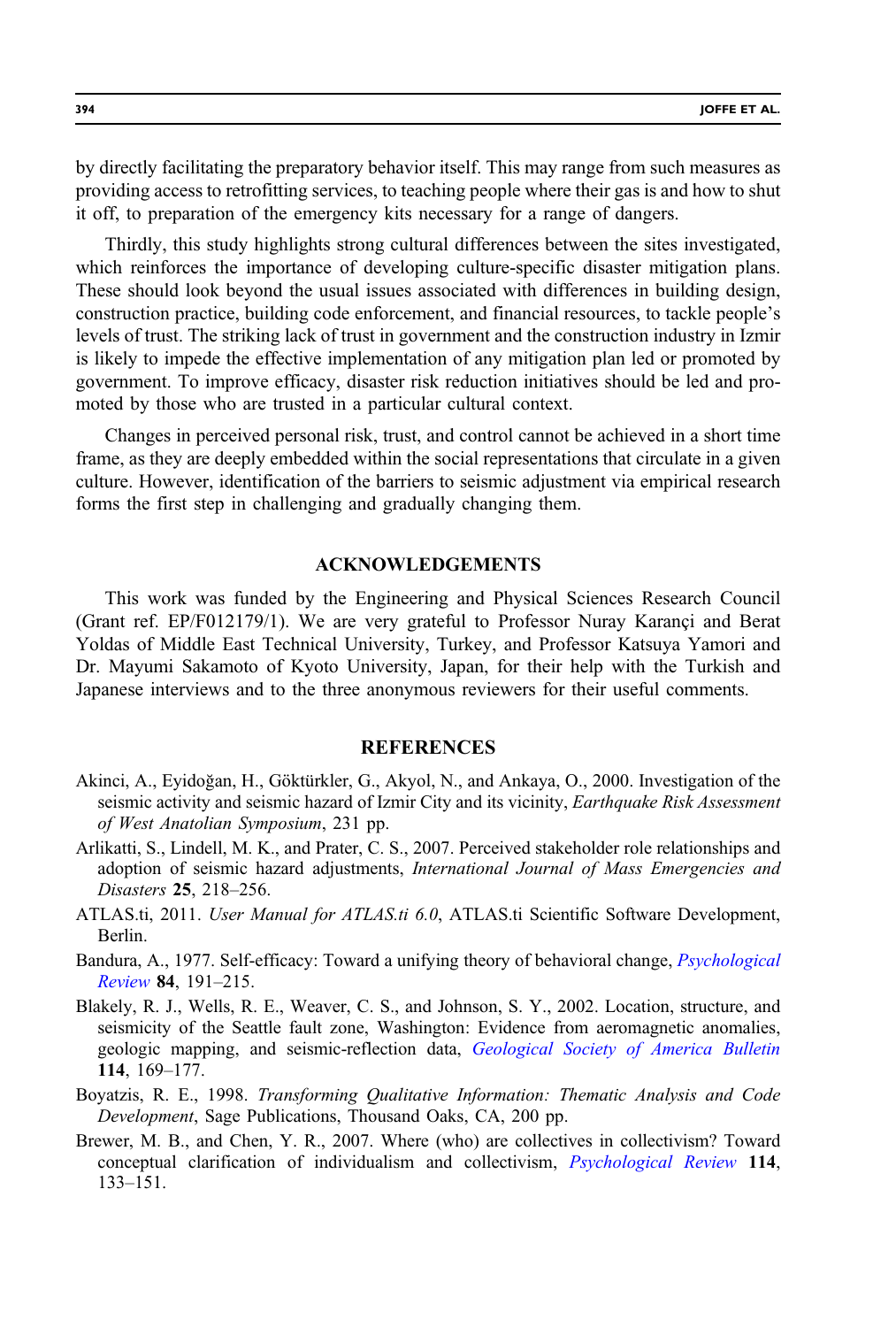- <span id="page-28-0"></span>Earthquake Engineering Field Investigation Team (EEFIT), 1997. The Hyogo-Ken Nanbu (Kobe) Earthquake of 17 January 1995: A Field Report by EEFIT, available at [http://www.istructe](http://www.istructe.org/knowledge/EEFIT/Documents/Kobe.pdf) [.org/knowledge/EEFIT/Documents/Kobe.pdf](http://www.istructe.org/knowledge/EEFIT/Documents/Kobe.pdf) (last accessed 3 October 2011).
- Earthquake Engineering Research Institute (EERI), 2001. The Nisqually Earthquake of  $28^{th}$ February 2001: Preliminary Reconnaissance Report, available at [http://www.eeri.org/lfe/](http://www.eeri.org/lfe/pdf/usa_nisqually_preliminary_report.pdf) [pdf/usa\\_nisqually\\_preliminary\\_report.pdf](http://www.eeri.org/lfe/pdf/usa_nisqually_preliminary_report.pdf) (last accessed 3 October 2011).
- Giardini, D., Grünthal, G., Shedlock, K.M., and Zhang, P., 2003. The GSHAP Global Seismic Hazard Map, in International Handbook of Earthquake & Engineering Seismology, International Geophysics Series 81 B, W. Lee, H. Kanamori, P. Jennings and C. Kisslinger (editors), Academic Press, Amsterdam, 1233–1239.
- Gjerde, P., and Onishi, M., 2000. Selves, cultures and nations: The psychological imagination of 'the Japanese' in the era of globalization, [Human Development](http://dx.doi.org/10.1159/000022679) 43, 216–226.
- Green, R., 2008. Unauthorised development and seismic hazard vulnerability: A study of squatters and engineers in Istanbul, Turkey, *[Disasters](http://dx.doi.org/10.1111/j.1467-7717.2008.01044.x)* 32, 358-376.
- Helweg-Larsen, M., 1999. (The lack of) optimistic bias in response to the 1994 Northridge earthquake: The role of personal experience, Basic and Applied Social Psychology 21, 119-129.
- IBM SPSS, 2011. IBM SPSS Statistics, available at [http://www-01.ibm.com/software/analytics/](http://www-01.ibm.com/software/analytics/spss/products/statistics/) [spss/products/statistics/](http://www-01.ibm.com/software/analytics/spss/products/statistics/) (last accessed 2 September 2011).
- Irikura, K., 2000. Prediction of strong motions from future earthquakes caused by active faults case of the Osaka basin, in Proceedings, Twelfth World Conference on Earthquake Engineering, paper 2687, Auckland, 1243–1250.
- Hofstede, G., 1983. The cultural relativity of organizational practices and theories, *[Journal of](http://dx.doi.org/10.1057/palgrave.jibs.8490867)* [International Business Studies](http://dx.doi.org/10.1057/palgrave.jibs.8490867) 14, 75–89.
- Hollway, W., and Jefferson, T., 1997. Eliciting narrative through the in-depth interview, [Qualitative Inquiry](http://dx.doi.org/10.1177/107780049700300103) 3, 53–70.
- Jackson, E. L., 1981. Response to earthquake hazard: The west coast of North America, [Environment and Behavior](http://dx.doi.org/10.1177/0013916581134001) 13, 387–416.
- Joffe, H., 2003. Risk: From perception to social representation, [British Journal of Social](http://dx.doi.org/10.1348/014466603763276126) [Psychology](http://dx.doi.org/10.1348/014466603763276126) 42, 55–73.
- Joffe, H., 2011. Thematic analysis, in *Qualitative Research Methods in Mental Health and* Psychotherapy: A Guide for Students and Practitioners, D. Harper and A. Thompson (editors), John Wiley & Sons, Chichester, UK, 209–223.
- Joffe, H., and O'Connor, C., 2013. Risk society and representations of risks: Earthquakes and beyond, in *Cities at Risk: Living with Perils in the*  $21<sup>st</sup>$  *Century*, H. Joffe, T. Rossetto and J. Adams (editors), Springer, Dordrecht, The Netherlands, 9–23.
- Johnson, S. Y., Dadisman, S. V., Childs, J. R., and Stanley, W. D., 1999. Active tectonics of the Seattle fault and central Puget Sound, Washington: Implications for earthquake hazards, [Geological Society of America Bulletin](http://dx.doi.org/10.1130/0016-7606(1999)111<1042:ATOTSF>2.3.CO;2) 111, 1042–1053.
- Kanaori, Y., and Kawakami, S., 1996. The 1995 7.2 magnitude Kobe earthquake and the Arima-Takatsuki tectonic line: Implications of the seismic risk for central Japan, *[Engineering](http://dx.doi.org/10.1016/0013-7952(96)00056-7)* [Geology](http://dx.doi.org/10.1016/0013-7952(96)00056-7) 43, 135–150.
- Kirschenbaum, A., 2005. Preparing for the inevitable: Environmental risk perceptions and disaster preparedness, International Journal of Mass Emergencies and Disasters 23, 97–127.
- Lindell, M. K., 2013. North American cities at risk: Household responses to environmental hazards, in Cities at Risk: Living with Perils in the  $21^{st}$  Century, H. Joffe, T. Rossetto and J. Adams (editors), Springer, Dordrecht, The Netherlands, 109–130.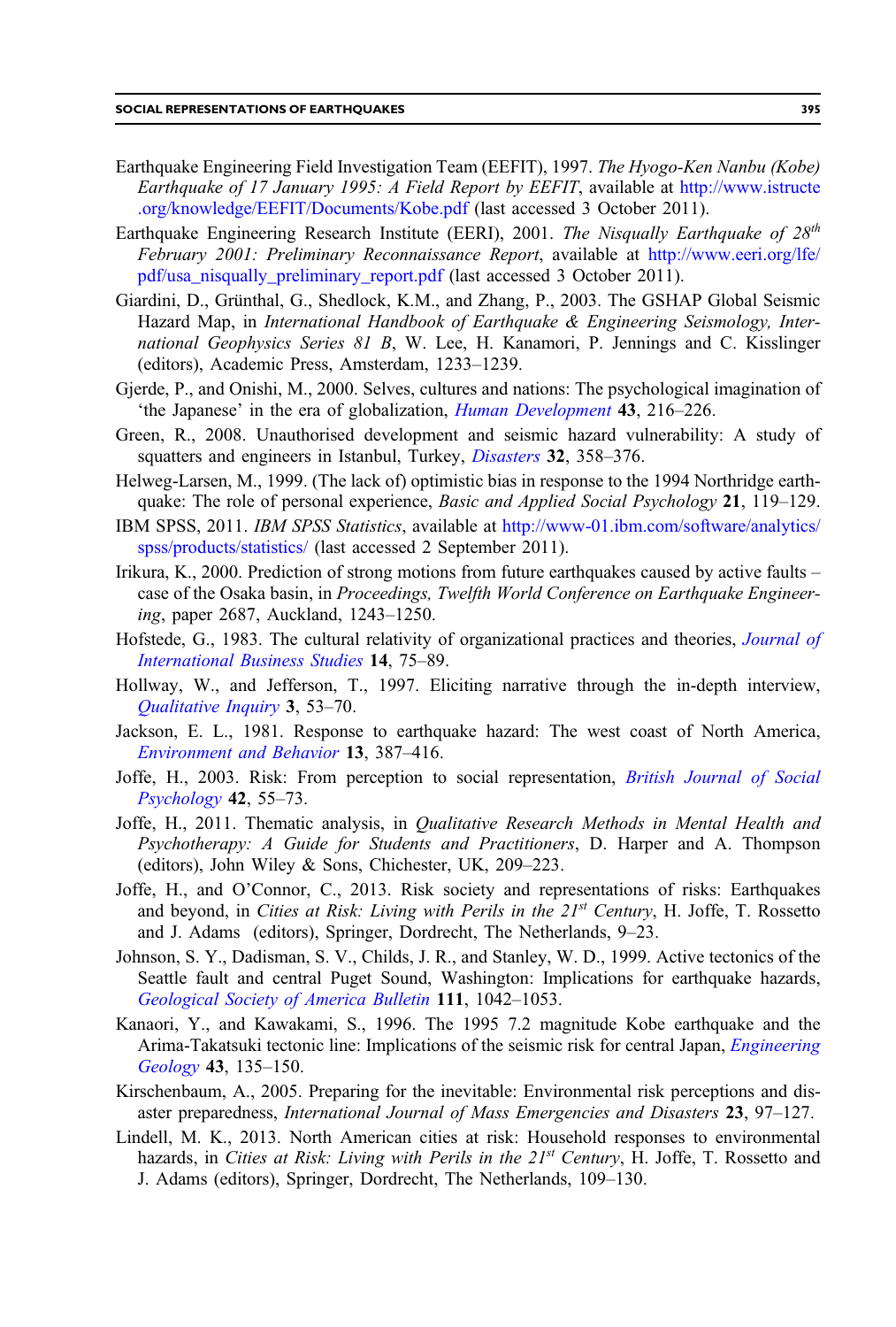- <span id="page-29-0"></span>Lindell, M. K., and Perry, R. W., 2000. Household adjustment to earthquake hazard: A review of the research, *[Environment and Behavior](http://dx.doi.org/10.1177/00139160021972621)* 32, 461–501.
- McClure, J., Allen, M., and Walkey, F. H., 2001. Countering fatalism: Causal information in news reports affects judgments about earthquake damage, Basic & Applied Social Psychology 23, 109–121.
- McClure, J., Sutton, R. M., and Wilson, M., 2007. How information about building design influences causal attribution for earthquake damage, *[Asian Journal of Social Psychology](http://dx.doi.org/10.1111/ajsp.2007.10.issue-4)* 10, 233–242.
- Mileti, D. S., and Fitzpatrick, C., 1992. The Great Earthquake Experiment: Risk Communication and Public Action, Westview Press, Boulder, CO, 149 pp.
- Moscovici, S., 1988. Notes towards a description of social representations, *[European Journal of](http://dx.doi.org/10.1002/(ISSN)1099-0992)* [Social Psychology](http://dx.doi.org/10.1002/(ISSN)1099-0992) 18, 211–250.
- Moscovici, S., 2008. Psychoanalysis: Its Image and Its Public, Polity Press, Cambridge, 416 pp.
- Mulilis, J.-P., and Lippa, R., 1990. Behavioral change in earthquake preparedness due to negative threat appeals: A test of Protection Motivation Theory, *[Journal of Applied Social Psychology](http://dx.doi.org/10.1111/jasp.1990.20.issue-8)* 20, 619–638.
- National Oceanic and Atmospheric Administration (NOAA), 2011. The Significant Earthquakes Database, available at <http://www.ngdc.noaa.gov/nndc/struts/form?t=101650&s=1&d=1> (last accessed 2 September 2011).
- Palm, R., 1998. Urban earthquake hazards: The impacts of culture on perceived risk and response in the US and Japan, *[Applied Geography](http://dx.doi.org/10.1016/S0143-6228(97)00044-1)* 18, 35–46.
- Palm, R., and Carroll, J., 1998. Illusions of Safety: Culture and Earthquake Hazard Response in California and Japan, Westview Press, Boulder, CO, 136 pp.
- Paton, D., Bajek, R., Okada, N., and McIvor, D., 2010. Predicting community earthquake preparedness: A cross-cultural comparison of Japan and New Zealand, [Natural Hazards](http://dx.doi.org/10.1007/s11069-010-9500-2) 54, 765–781.
- Rossetto, T., Joffe, H., and Solberg, C., 2011. A different view on human vulnerability to earthquakes: lessons from risk perception studies, in Human Casualties in Earthquakes: Progress in Modeling and Mitigation, R. J. Spence, E. So and C. Scawthorn (editors), vol. 29, Springer, Dordrecht, The Netherlands, 291–304.
- P. Slovic (editor), 2010. The Feeling of Risk: New Perspectives on Risk Perception, Earthscan, London, 456 pp.
- Solberg, C., Rossetto, T., and Joffe, H., 2010. The social psychology of seismic adjustment, [Natural Hazards and Earth System Sciences](http://dx.doi.org/10.5194/nhess-10-1663-2010) 10, 1663–1677.
- Spittal, M. J., McClure, J. L., Siegert, R. J., and Walkey, F. H., 2008. Predictors of two types of earthquake preparation: Survival activities and mitigation activities, *Environment and Beha*[vior](http://dx.doi.org/10.1177/0013916507309864) 40, 798–817.
- Spittal, M. J., Walkey, F. H., McClure, J. L., Siegert, R. J., and Ballantyne, K. E., 2006. The earthquake readiness scale: The development of a valid and reliable unifactorial measure, [Natural Hazards](http://dx.doi.org/10.1007/s11069-005-2369-9) 39, 15–29.
- Tierney, K. J., Lindell, M. K., and Perry, R. W., 2001. Facing the Unexpected: Disaster Preparedness and Response in the United States, Joseph Henry Press, Washington, D.C., 320 pp.
- Turner, R., Nigg, J., and Heller Paz, D., 1986. Waiting for Disaster, University of California Press, Los Angeles, CA, 426 pp.